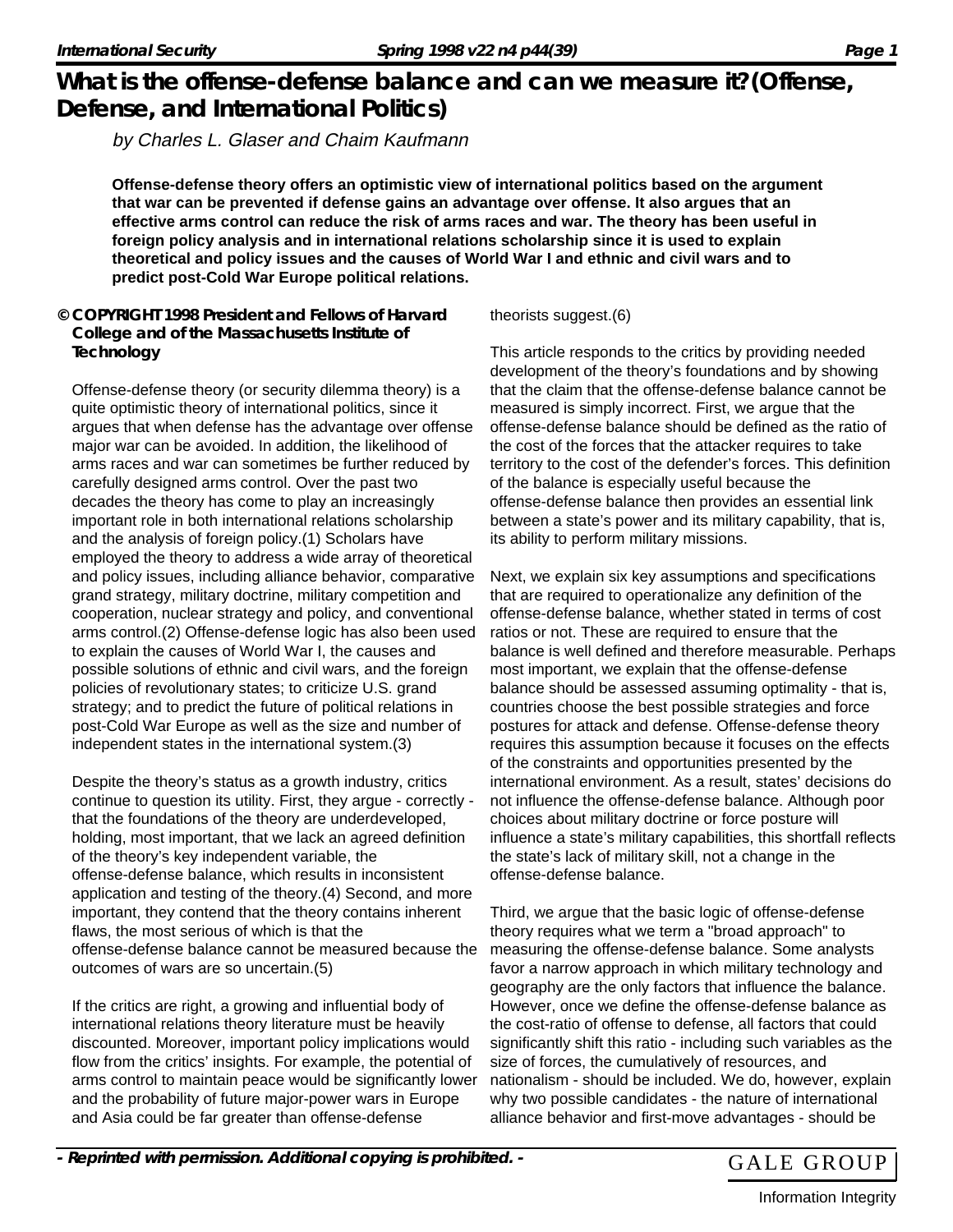excluded.

Fourth, we explore whether states can measure the offense-defense balance and find strong grounds for concluding that they can. The analytic tasks required to measure the offense-defense balance are essentially the same as those required to perform military net assessments. Most analysts believe that, within reasonable bounds, net assessment has been a feasible task and, therefore, should also believe that the offense-defense balance can be measured. We offer anecdotal evidence that supports our optimism, but in-depth empirical studies of how well states can conduct net assessments are required to resolve this question.

This article proceeds as follows. The first section provides a brief overview of offense-defense theory. The second section explains why we prefer the ratio definition and the assumptions required for operationalizing any definition of the offense-defense balance. The third section explores factors that influence the offense-defense balance, and the fourth presents our assessment of the challenge involved in measuring it. The final section recommends directions for further research.

What Is Offense-Defense Theory?

Before proceeding we briefly summarize the propositions offered by offense-defense theory. The purpose of this article is not primarily to extend or modify this already large body of propositions. Instead, our contributions should provide confidence that these propositions are meaningful - that they are built on concepts that are well defined and that can be productively tested and applied to real-world security problems.

As originally described by Robert Jervis, the two key variables in the theory are (1) the offense-defense balance - whether it is "easier" to take territory or to defend it, and (2) offense-defense distinguishability - whether the forces that support offensive missions are different from those that support defensive missions. The basic predictions concerning the offense-defense balance are that as the advantage of offense increases, the security dilemma becomes more severe, arms races become more intense, and war becomes more likely.(7) When offense has the advantage, it is impossible for states of equal size to enjoy high levels of security simultaneously; arms races will be intense because when one country adds forces its adversary will have to make a larger addition to restore its ability to defend? Offense advantage makes war more likely for a variety of reasons: war will be quick and decisive and therefore profitable, so greedy states will find war more attractive; states will be more insecure, making

expansion more valuable, so security-seeking states will find war more attractive; and the advantage of striking first grows with offense advantage, which increases the probability of crises escalating via preemptive attacks and accidents.(9)

Stephen Van Evera has added hypotheses on how offense advantage fuels preventive war and encourages styles of diplomacy that increase the probability of war.(10) Offense advantage makes shifts in power more significant, which increases incentives for preventive war. When offense has the advantage states negotiate less and use fait accompli tactics more, and states become more secretive, which increases the probability of war by fueling miscalculations of both military capabilities and interests.(11)

We envision offense-defense theory as a partial theory of military capabilities, that is, of a state's ability to perform the military missions that are required to successfully attack, deter, and defend. A more complete theory would include two additional variables: (1) power, measured in terms of relative resources; and (2) what we term "military skill," that is, a country's ability to effectively employ military technology, including designing military strategy and assessing adversaries' forces and strategy.(12) Offense-defense theory does not claim that the offense-defense balance is in general a more important determinant of military capabilities than is power or skill. Rather, each of the three variables has the potential to overwhelm the others in certain circumstances.

Offense-defense variables play a central role in recent work on structural realism - for example, defensive and contingent realism.(13) Unlike Kenneth Waltz's version of structural realism,(14) which focuses on power or the distribution of resources, these versions of realism focus on states' abilities to perform necessary military missions. Consequently, these theories need to introduce a variable that reflects a state's ability to convert power into military capabilities. This variable is the offense-defense balance.

These alternative versions of structural realism produce a number of explanations and predictions that diverge significantly from standard power-based structural realist analyses. For example, balance-of-power theory is indeterminate about the tightness of alliances, whereas defensive realism predicts that alliances will be tight when offense has the advantage, but loose when defense has the advantage. In addition, neorealist balance-of-power theory is pessimistic about the prospects for peace in a multipolar world, but contingent realism is optimistic if technological or other conditions strongly favor defense over offense, as can be the case in a world of strategic nuclear weapons.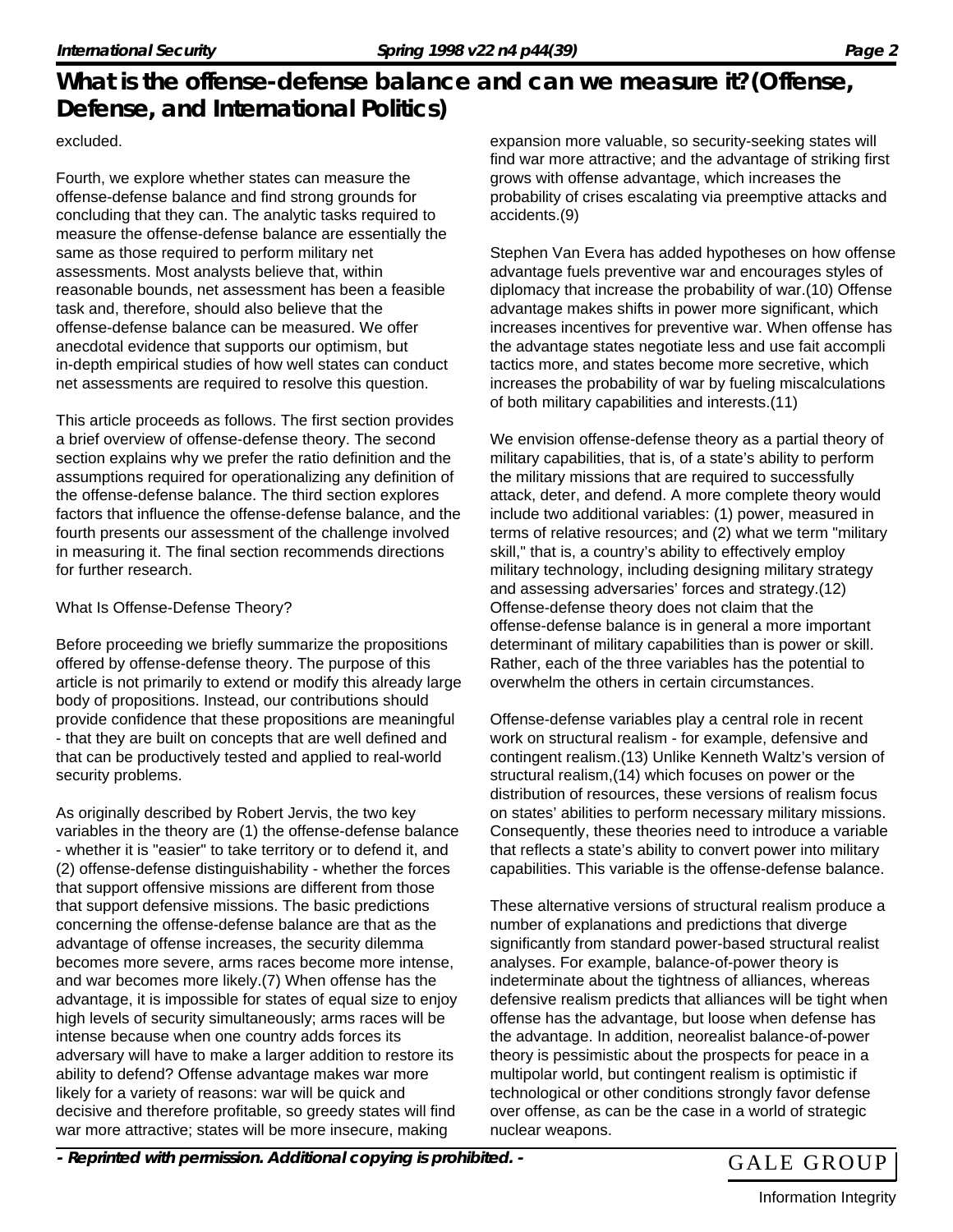## Defining the Offense-Defense Balance

To measure the offense-defense balance, we must first define it. Adequately developing a definition is more complex than may be apparent, requiring that we spell out a number of assumptions and specifications that are rarely, if ever, recognized. This exercise is essential, because a variable that is not well defined cannot be measured reliably. In this section we make the case for defining the offense-defense balance as the cost ratio of attacker forces to defender forces. We then explore the additional requirements that are a necessary part of any definition of the balance.

#### THE COST (INVESTMENT) RATIO OF OFFENSE TO DEFENSE

The offense-defense literature includes many different definitions of the offense-defense balance. Among these are that offense has the advantage (1) when "it is easier to destroy the other's army and take its territory than it is to defend one's own";(15) (2) when the defender has to outspend the attacker to offset an investment in offensive forces;(16) (3) when the costs of capturing territory are less than the value of the territory itself;(17) (4) when there is an incentive to strike first rather than to absorb the other's first strike;(18) (5) when a large portion of states' territory is likely to change hands as a result of war;(19) and (6) when weapons possess certain characteristics, for example, long range and especially mobility.(20)

We prefer to define the offense-defense balance as the ratio of the cost of the forces the attacker requires to take territory to the cost of the forces the defender has deployed.(21) That is, if the defender invests X in military assets, how large an investment Y must the attacker make to acquire the forces necessary for taking territory?(22) The offense-defense balance is the ratio Y/X.(23) Larger ratios indicate a balance more in favor of defense.

We arrive at our choice by focusing on the theoretical role that the balance needs to play. As we reviewed above, the offense-defense balance is one of two key variables, along with power, that determines states' abilities to perform military missions.(24) When we analyze whether a state can protect itself against potential adversaries, we need to know not only the relative resources (wealth, population, etc.) of the state and its adversaries, but also how effectively these resources can be used to produce offensive and defensive military capabilities.

Given this ratio definition, the attacker's power (i.e., the ratio of the attacker's resources to the defender's resources) divided by the offense-defense balance

indicates the attacker's prospects for successful offense. All else being equal, the larger this quotient, the greater the attacker's prospects for success.

Defined as the cost ratio, the offense-defense balance plays the proper role, in combination with power (and skill), in determining a state's potential military capability and therefore its ability to maintain its security, as well as attain other nonsecurity goals. For example, the balance can sometimes overcome disparities in states' resources. When defense has a large advantage, even a state that is much smaller than its adversaries may still be able to afford effective defense. Conversely, power imbalances can sometimes overwhelm the offense-defense balance. Even if defense has a large advantage, a much wealthier attacker might still be able to outspend a defender by a sufficient margin to gain an effective offensive capability.

#### SPECIFICATIONS AND ASSUMPTIONS

Any definition of the offense-defense balance, whether or not based on cost ratios, requires a number of additional specifications and assumptions without which the balance is not well defined and cannot be measured. This section explains the requirements.(25)

### COST OF FIGHTING.

The attacker-to-defender cost ratio is not well defined until we specify the costs of fighting that the attacker would incur. This is because the cost of forces required to take territory varies with the costs of fighting the attacker would incur: all else being equal, more capable and expensive forces can usually take territory at lower costs of fighting than can less capable forces.(26)

Consequently, we need to set a cost of fighting at which the offense-defense balance will be defined. A useful way is to employ the conservative defense planning standards that are traditionally employed by defenders, which assume that other states may have very ambitious expansionary objectives and may be deterred only by the prospect of suffering extremely high losses in a war for such objectives.(27) With the cost of fighting set this way, the offense-defense balance will be the minimum investment ratio at which the attacker can not only take territory but can do so at an acceptable cost of fighting.

Operationalizing "extremely high" requires making subjective, contentious choices, but standards that are frequently used in analyzing security policy provide reasonable guidelines.(28) In the realm of modern conventional war, a typical standard is that virtually all states will value territory less than the costs of fighting a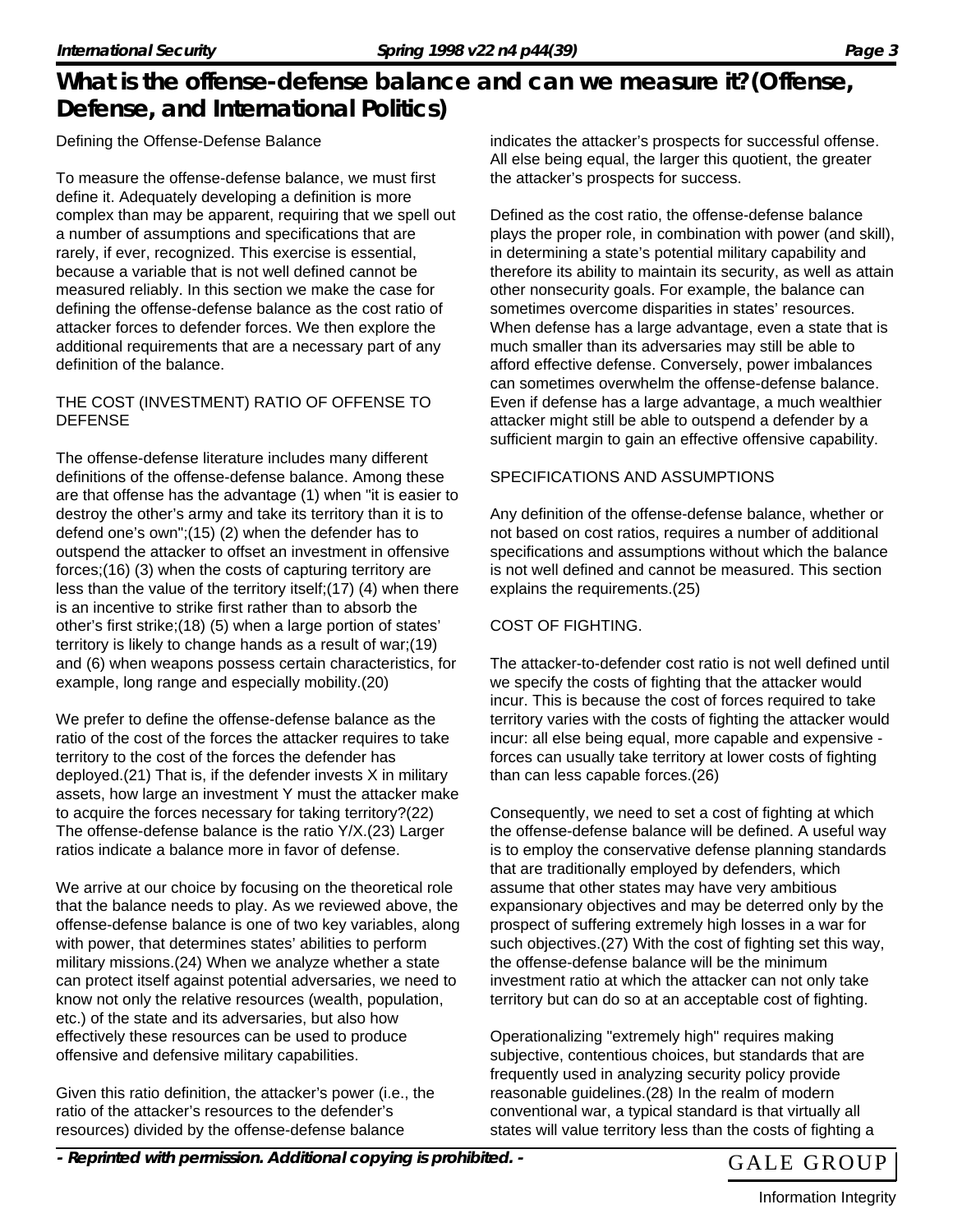war of attrition, but that a determined expansionist might be willing to accept the costs of a successful blitzkrieg.(29) Importing this assumption into offense-defense theory means that we calculate the offense-defense balance by comparing the cost of forces the attacker requires to launch a successful blitzkrieg to the cost of the defender's forces.

In the nuclear realm, we focus on comparisons of the attacker's value for territory to the costs that the attacker would incur as a result of nuclear retaliation against its society. During the Cold War, an assured destruction capability was the standard most commonly used in gauging the adequacy of U.S. forces.(30) Given this standard, taking territory at an acceptable cost of fighting translates into the ability to eliminate the defender's assured destruction capability. The offense-defense balance would be the ratio of the cost of forces required to undermine the defender's assured destruction capability to the cost of the defender's forces. If we chose a lower level of retaliatory damage as our standard, the attacker's forces would have to be more effective, shifting the offense-defense balance further toward defense advantage.(31)

## ATTACKER'S TERRITORIAL GOAL.

The offense-defense balance depends on how much territory the attacker is trying to take. More ambitious offensive missions, those that are designed to take more territory, tend to be more difficult than less ambitious ones. Facing a given defensive force, the offensive force required for a more ambitious mission will have to be larger, more technologically advanced, or both, than would be required for a less ambitious mission. Consequently, the cost ratio of offense to defense increases with the ambition of the offensive mission, which shifts the offense-defense balance toward defense advantage. Therefore states will often face different offense-defense balances for different territorial goals, which may influence their behavior.(32)

Two examples illustrate the mission dependence of the offense-defense balance. The first compares the conventional forces required for gaining limited amounts of territory and for unlimited-aims offensives.(33) Limited aims are usually easier to achieve. Among the reasons are that the greater the distance the attacking forces must advance, the longer their supply lines and the shorter the defender's; and that the larger the area of enemy territory the attacker must occupy, the greater the cost of occupation. Thus the balance for a limited aims offensive often is more favorable to offense than would be the balance for an unlimited goal.(34)

The second example compares the nuclear forces required for an attacker to successfully challenge a defending state's minor interests to those required to successfully challenge its vital interests. When only minor interests are at stake, the balance of interests, and therefore the balance of resolve, may not favor the defender. Thus an attacker's nuclear threat could be effective even if the defender's nuclear retaliation would inflict equal or greater damage on the attacker, so the attacker may not need nuclear forces more capable or more expensive than the defender's. In contrast, a nuclear attacker challenging a defender's homeland would almost certainly face an unfavorable balance of resolve, and therefore would require a nuclear counterforce capability that could ensure that it would suffer far less damage in a nuclear war than would the defender. Attaining such a capability would certainly require the attacker to spend much more than the defender.

### WARS, NOT BATTLES.

We argue that of the three levels of war recognized by most analysts - strategic, operational, and tactical - the offense-defense balance should be defined at the strategic level.(35) Offense-defense theory addresses states' decisions about whether to go to war based on their judgments about whether war is likely to be successful. Consequently, when we say "take territory" we really mean "take and hold territory against counterattacks," because seizing territory only to lose it thereafter would not seem worthwhile to most attackers.(36) Thus the offense-defense balance should be defined in terms of final war outcomes, not the results of intermediate battles or campaigns.(37)

This is not to say that tactical and operational analyses. are irrelevant to the balance. To gain territory an attacker must conduct offensive tactical battles and offensive operations, and to hold territory once gained may have to engage in tactical and operational defense.(38)

## OPTIMALITY.

As a structural theory, which attempts to predict states' behavior by focusing on the constraints and opportunities presented by their external environment, offense-defense theory must assume that states act optimally.(39) That is, within reasonable limits of analysis, states make the best possible decisions for attack or defense, taking into account their own and their opponents' options for strategy and force posture. In other words, all relevant countries are assumed to have a high level of military skill.(40) Thus the offense-defense balance is the cost ratio of the attacker's best possible offense to the defender's best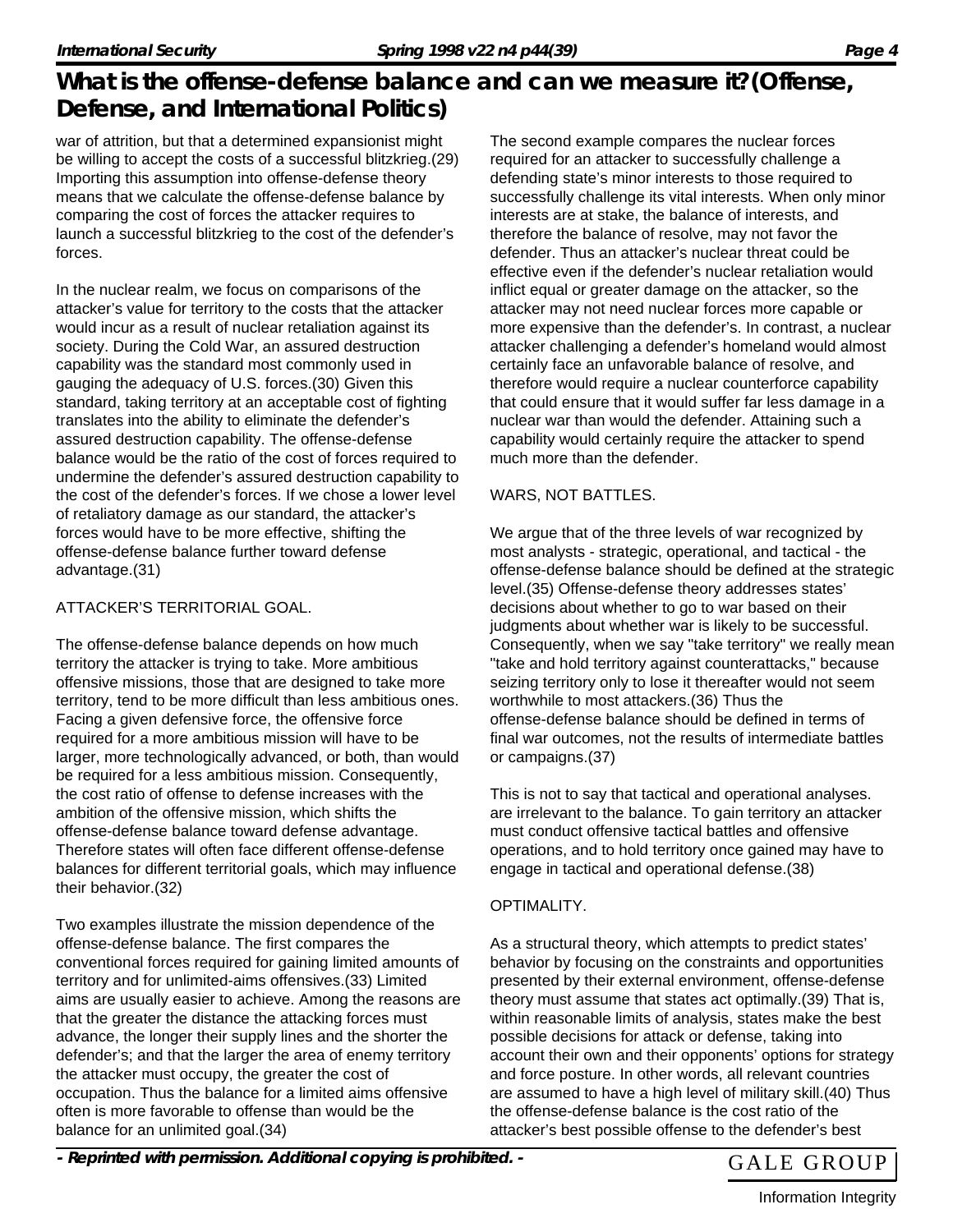possible defense.

Because the offense-defense balance is defined assuming optimality, military doctrines and force deployments cannot influence the balance. Instead, when states act optimally, doctrine and deployments merely reflect the balance; they are outputs of the optimization process, given the constraints imposed by the offense-defense balance and the distribution of resources. Suboptimal choices will influence a state's deployed capabilities but not the offense-defense balance.(41)

This also means that when states do engage in suboptimal behavior, our ability to determine the offense-defense balance by observing military policies and war outcomes is greatly reduced. Because states have chosen the wrong forces and/or doctrines, comparing the states' capabilities for offense and defense sheds little light on the offense-defense balance. For example, early in World War II the Germans had already deployed forces and doctrines that took advantage of improved motor vehicles, portable radios, and other interwar innovations that made the blitzkrieg possible, but the Allies had not. Consequently, to evaluate the impact of these innovations on the offense-defense balance, we should focus not on the evidence from 1939-40, but instead on evidence from 1943-45 when the Allies had also realized the uses of these technological advances and deployed appropriate forces and doctrines on a broadly even footing with the Germans.(42)

Actual state behavior is not always optimal, but analysis performed assuming optimality remains useful. First, if state behavior is usually responsive to structural constraints, even if not optimal, a structural theory may predict well.(43) Second, the optimality assumption is useful in formulating policy because states should often assume that their opponents will act optimally. Finally, we need to assume optimality in order to assess whether states have acted suboptimally and to appreciate the implications of policy errors. For example, if under optimality defense has a large advantage, then states will have to adopt very bad policies before offensives will be successful. Deploying nuclear weapons in vulnerable basing modes is clearly suboptimal, but given the enormous destructive potential of nuclear weapons, even highly vulnerable basing may leave adequate capabilities for deterrence.

Although the offense-defense balance is most often applied to situations in which both countries have access to the same means for converting resources into military capabilities, in practice states do not always have access to the same geography, technology, or forms of political

organization, especially if they have unequal resources.(44) Thus states face asymmetric opportunities and, even with optimal behavior by both sides, the different constraints may result in asymmetries in states' force postures. Examples include the inability of revolutionary France's absolutist enemies to recruit equally committed citizen-soldiers, and the inability of Japan or Germany to deploy nuclear weapons during World War II.

Under such asymmetries, the offense-defense balance will depend on which country is the attacker, because asymmetric development of an innovation will usually enable the advantaged country to do better both on offense and on defense, even if symmetric deployment of that innovation would strongly favor defense (or offense). For example, although the nuclear revolution strongly favors defense, in the 1940s the United States might have been able to use its nuclear monopoly to conquer the Soviet Union. Consequently, under such asymmetries the offense-defense balance shifts toward offense when the advantaged state is the attacker and toward defense when it is the defender.(45)

The offense-defense balance that would exist if both countries had deployed the innovation, that is, the balance for the symmetric case, does provide information that is useful for understanding the asymmetric case. Because technology lags usually erode, the symmetric case helps us understand the future offense-defense balance that the innovation will eventually create. States' behavior under asymmetry will be influenced by their expectations about this future balance.(46)

### DYADIC, NOT SYSTEMIC BALANCES.

The offense-defense balance is well defined only for specific dyads of states, not for the entire international system. As we discuss below, the offense-defense balance depends on a number of diverse factors including geography, cumulativity of resources, and nationalism - some of which are often not shared across dyads. Consequently, the offense-defense balance will frequently vary across dyads.

Whether the international system or a region within it can be usefully characterized in terms of a single value of the offense-defense balance depends on the nature and extent of variation in the factors that influence the relevant dyadic balances. Offense-defense theory will make predictions that hold across the system when factors that do not vary across the system dominate those factors that do vary. The most obvious example is nuclear weapons: this technology so heavily favors defense that when all the major powers have nuclear weapons variation in other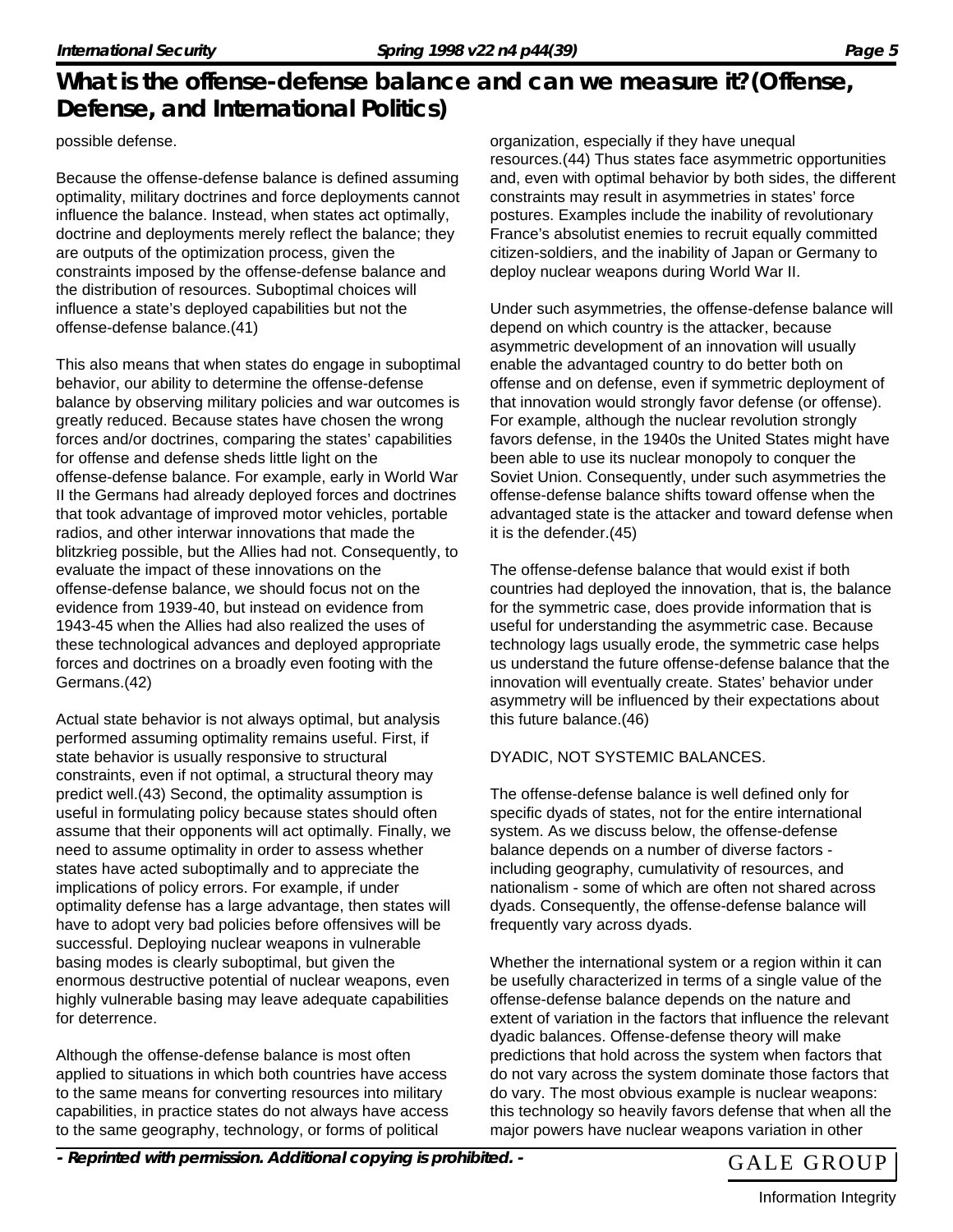factors becomes relatively unimportant.

## THE COMPOUND OFFENSE-DEFENSE BALANCE.

As noted in our discussion of asymmetry, within each dyad of states there are really two offense-defense balances: one with state A as the attacker and state B as the defender, and one with B attacking A. These two "directional balances," as we call them, will sometimes be identical - the symmetric case - but will be unequal when one state has advantages over the other in one or more of the factors that influence the balance (e.g. technology or geography). For example, before 1914 the Vosges Mountains on the French side of the Franco-German border would have hindered any German offensive against France on that front but not vice versa.(47)

In such cases the directional balances alone can answer some of the questions posed by offense-defense theory (e.g., whether a certain greedy state is likely to succeed in conquering a particular target), but will not be sufficient to answer the two most important questions posed by the security dilemma: whether a security-seeking state should choose a defensive strategy for protecting its territory, and whether there are possible force postures that would allow both states to be secure.

To answer these questions, we introduce the "compound balance." A status quo state's preference for offense or defense depends on the cost of defending its territory with a defensive strategy compared to the cost of doing so with an offensive strategy. Each of the two directional balances, however, can supply only half of the answer. Within a dyad, the balance with the state as defender tells us how much it must invest to succeed on the defense, but nothing about the cost of an offensive approach. The other directional balance - with the same state as the attacker tells us the cost of an offensive strategy but not that of a defensive one. The state's strategy preference is determined by the arithmetic product of the two balances the compound balance. If the product is greater than 1, the state can defend at lower cost than it can attack and therefore should prefer a defensive strategy; if less than 1, it can attack at lower cost than it can defend and should prefer an offensive strategy.(48)

For instance, suppose that the directional balance with the state on defense is 1 to 2 (favoring offense) and the one with it on offense is 6 to 1 (favoring defense). The compound balance is  $1/2 \times 6 = 3$ . Because this value is greater than 1, the state should prefer defense, even though the directional balance with the state on defense favors offense. Given that both directional balances are unfavorable, this state cannot be secure unless it

outspends its opponent, which it may not be able to do. No matter how adequate or inadequate the state's resources, however, it will be better off choosing defense, because offensive strategies would cost three times as much to reach the same level of capability.

This discussion rarities three important points. First, the most common usage of the concept of the offense-defense balance - the directional balance - does not determine whether security-seeking states should prefer offense or defense. This depends not on either directional balance but on whether their product is greater or less than 1. Second, security-seeking states' preferences for offense or defense are often much stronger than would be suggested by looking at either directional balance, even in the case of symmetry. Given that the relative cost of offense and defense is provided by the product of the two directional balances, whenever both are greater than 1 (or both are less than 1) the compound balance will reveal a more extreme offense-defense cost ratio than either directional balance alone. For example, consider a dyad for which the offense-defense balance is 3 to 1 in each direction. Assume that one state spends X on offense. To have an adequate defense, the second state needs to spend only X/3. If the second state chooses to fight on the offense, however, then the 3 to 1 ratio works against it, and it must spend 3X to succeed. The compound balance is  $3 \times 3 = 9$ ; successful offense would cost 9 times as much as successful defense. Third, whether or not the directional balances in a dyad are symmetric, both countries always face the same compound balance. Therefore, if both are pure security seekers, they will always have the same preference for offense versus defense.(49)

#### Factors That Influence the Offense-Defense Balance

In this section we make three points. First, we argue that the basic logic of offense-defense theory requires a "broad" approach to operationalizing the offense-defense balance, in contrast to what we call the "narrow" approach that includes only technology and geography. Second, we enumerate the major causal factors that we believe should be included in operationalizations of the offense-defense balance - technology, geography, force size, nationalism, and cumulativity of resources. Third, we explain why two factors that are sometimes included in a broad approach alliance behavior and first-move advantages - should be excluded.

#### BROAD VERSUS NARROW APPROACHES TO OPERATIONALIZING THE BALANCE

Offense-defense analysts are divided over how widely to cast their nets in identifying the causal factors that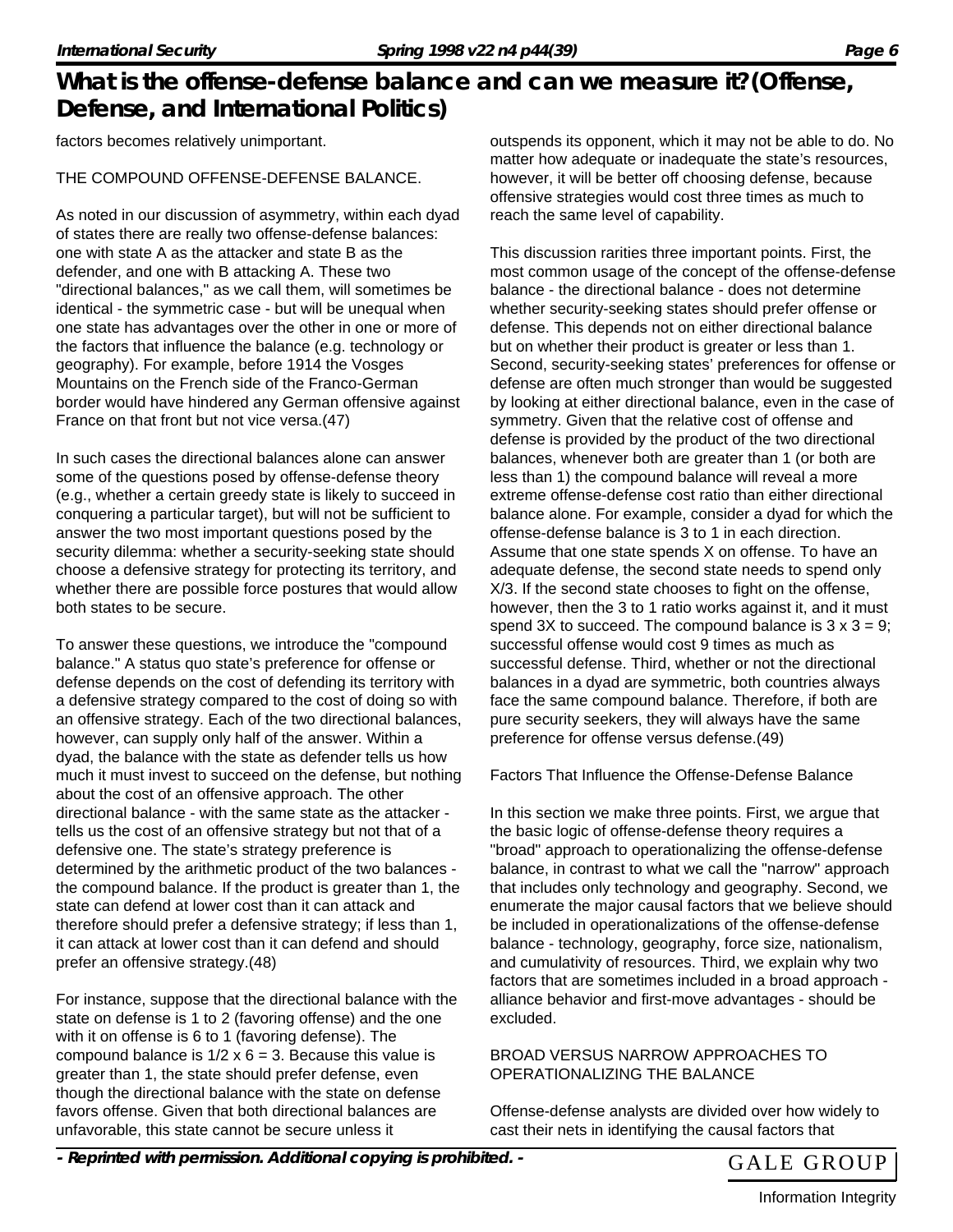determine the balance. Advocates of the narrow approach argue that measures of the balance should incorporate only technology and geography variables,(50) whereas proponents of the broad approach include many additional, often diverse factors.(51)

Critics of the broad approach argue that it makes the offense-defense balance impossible to calculate and the theory impossible to use.(52) This objection has merit because increasing the number of factors does heighten the difficulty of measuring the balance. Moreover, given that offense-defense theory focuses on military capabilities, it may seem natural to limit analysis to the most obviously military inputs.

Nevertheless, the purpose of the theory, which is to explain states' decisions based on expectations of how structural constraints will mold military outcomes, requires the broad approach because these expectations are often influenced by factors in addition to technology. An attempt, for example, to measure the strategic offense-defense balance in Europe in 1939 that omitted the possible impact of cumulative resources would not have been helpful in estimating the likely outcome of a major war or in predicting the behavior of Germany or of other states.(53)

Equally important, the broad approach is required because appropriate operationalizations must follow from the definition of the balance. Once we have defined the offense-defense balance as the cost ratio, in principle our operationalization should include all material factors that can have a sizable impact on this ratio. In practice, however, we may have to exclude certain factors that make measurement especially difficult or create problems of logical consistency. In addition, parsimony versus power trade-offs are always present, so for some research questions it may be useful to omit certain factors even though they are tractable. For instance, a measure of incentives for a strategic nuclear arms race in the year 2000 could probably ignore geography and cumulativity of resources, but a measure of incentives for an arms race in Europe in 1900 could not.

#### CRITICAL FACTORS

Changes in any one of the following factors can have a significant effect on the offense-defense balance, making offensive projects feasible that would be otherwise be infeasible and vice versa: technology, geography, force size, nationalism, and the cumulativity of resources.

#### TECHNOLOGY.

The factor most frequently cited as influencing the

offense-defense balance is technology. The offense-defense impact of a specific weapons or technology innovation cannot be assessed simply by considering its performance properties in isolation; rather, we must assess its impact on states' abilities to perform offensive and defensive missions. The most critical question in this process is how the innovation differentially affects advancing forces and nonadvancing forces.(54) Innovations that are usable only or primarily by nonadvancing forces will tend to favor defense, while innovations that are equally usable by forces that are advancing into enemy-controlled territory will favor the offense.(55) Six major areas of technology are relevant: mobility, firepower, protection, logistics, communication, and detection.

The most widely agreed proposition is that improvements in mobility favor offense.(56) Only offense inherently requires mobility; a force that cannot move cannot attack, and a defender that can hold its positions need not move. The critical issue, however, is the relationship between the two stages of a successful offensive: the attacker must first achieve a breakthrough by defeating or destroying a section of the defender's front; the attacker must then exploit this breakthrough to advance into the defender's rear.(57) Breakthrough is logically and temporally prior to exploitation, and substantively more important because the issue of exploitation arises only if and when breakthrough succeeds.

Improvements in operational mobility (the ability to move, supply, and concentrate forces for battle), such as the introduction of motor trucks, mobile bridging equipment, and long-range combat aircraft, improve the attacker's ability to outflank the defender or concentrate to assault the defender's weakest points.(58) Increases in tactical mobility (the ability to move under fire and survive), such as the introduction of tanks, reduce the attacker's losses while assaulting defending positions.(59) Thus increases in mobility make breakthroughs more likely and therefore generally favor offense.

The implications of mobility for exploitation and counterexploitation operations are less clear, because in this phase both sides may be maneuvering to concentrate or attack enemy forces simultaneously. Within the exploitation stage, it is not clear whether the attacker or defender is favored by increases in mobility. The likelihood of reaching this stage, however, depends on the offense-defense balance in the breakthrough stage, including mobility. Thus, whenever achieving a successful breakthrough is difficult or uncertain, mobility improvements will favor offense. Only when attack is so easy that a successful breakthrough is virtually assured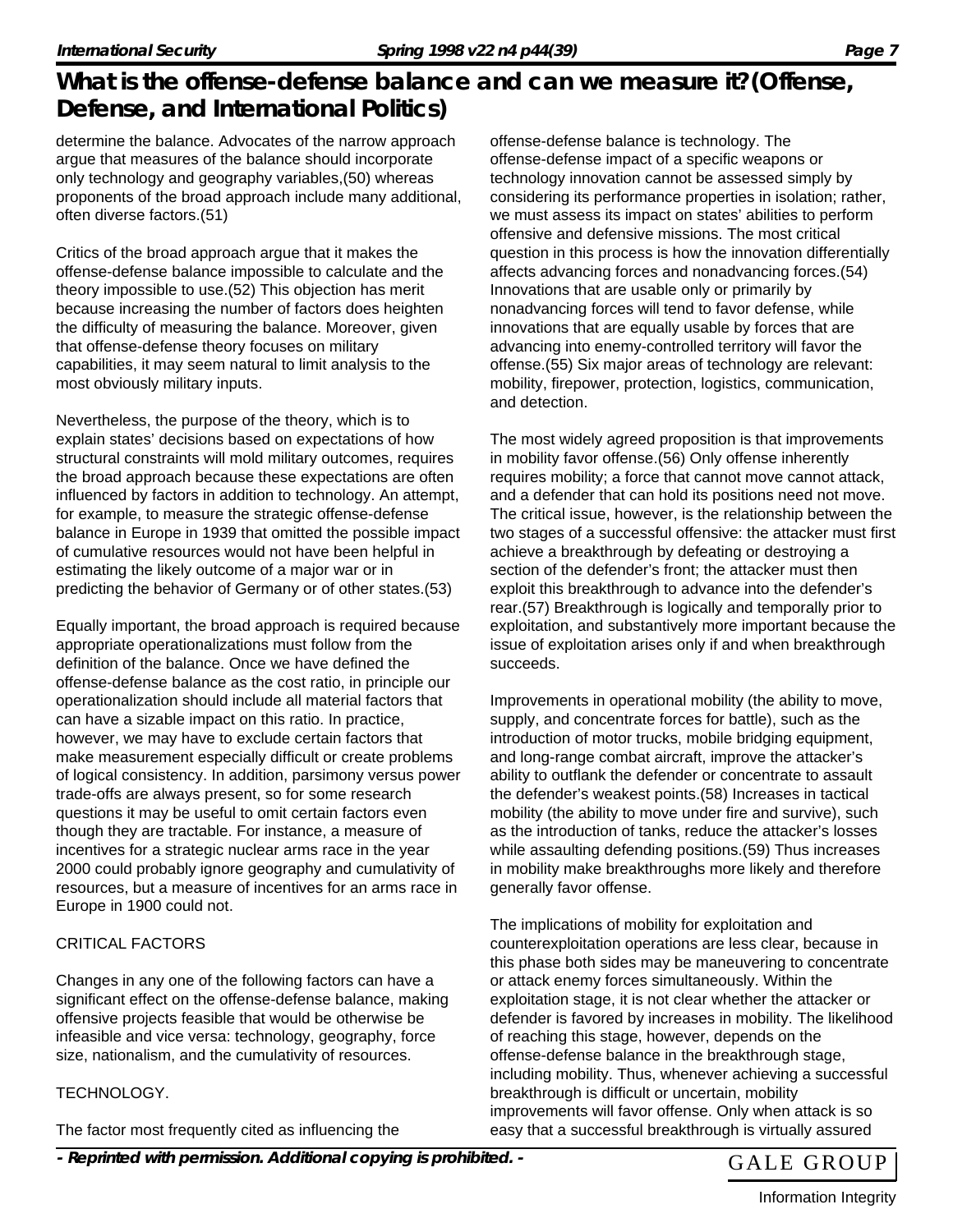does the impact of mobility become indeterminate.

Nearly all historical advances in military mobility - chariots, horse cavalry, tanks, motor trucks, aircraft, mobile bridging equipment - are generally considered to have favored the offense, while major countermobility innovations - moats, barbed wire, tank traps, land mines - have favored defense. The effect of mobility improvements, however, does depend on whether they are equally usable by attackers and defenders, which in turn depends on their dependence on infrastructure. Railroads, which depend on elaborate networks of infrastructure which can easily be destroyed by retreating defenders but which cannot be extended quickly, are much more useful to forces operating in friendly controlled territory than they are to advancing forces. Thus they favor defense in comparison with motor trucks or helicopters, which require less infrastructure and so can more easily operate at or near the spearhead of an advance.

Improvements in firepower are generally considered to favor defense on essentially the reverse of the logic that applies to mobility. In battle, attackers are usually more vulnerable to fire than are defenders because they must advance, often in plain sight of defenders, making them easy to detect and to hit, whereas defenders are often well dug-in and camouflaged. Firepower innovations usually considered to have favored defense include machine guns in World War I, infantry antitank weapons during World War II, and antitank guided missiles (ATGMs) and surface-to-air missiles today. At the operational level, the need to concentrate forces to achieve local superiority means attackers are often more vulnerable than defenders to area-effect weapons such as artillery and tactical nuclear weapons.(60) As with mobility, there can be exceptions when specific firepower innovations are differentially useful against defenders, such as heavy siege artillery before World War II, whose main use was against fixed fortifications, or today's antiradiation missiles, whose function is to attack air defenses.(61)

The effects of innovations in protection, logistics, communication, and detection are more varied, depending on how specific innovations interact with force behavior; those whose full benefit can be realized only by nonadvancing forces or only against advancing ones will favor defense, whereas those with benefits that are equally available to both advancing and nonadvancing forces will favor offense (at least compared with technologies of unequal usefulness). The earliest tanks strengthened the offense mainly because they provided troops with protection that, unlike trenches and bomb shelters, they could take with them as they advanced. Military communications based on land-line telephones favor

defense compared with systems based on portable radios. Early radar, which could detect incoming enemy aircraft but not stationary ground targets, favored defense compared with modern downward-looking systems such as airborne warning and control systems and joint surveillance target attack radar systems, which can detect low-altitude aircraft and land vehicles deep in enemy territory.

#### GEOGRAPHY.

The implications of geography are perhaps the least controversial of all the factors that affect the offense-defense balance.(62) Generally speaking, barriers to movement, cover, and distance all favor defenders more than does the absence of these conditions.

First, terrain that slows or channelizes movement, or that strains logistics, strengthens the defense more than terrain that does not. This includes forests and swamps with few roads, mountains with few passes, and rivers with few bridges, or simply any region with sparse infrastructure. Such barriers channelize advances into the few roads, bridges, or passes that are available, thus reducing the defender's intelligence difficulties as well as shortening the length of front requiring serious defense. Sparse infrastructure also limits logistic throughput, decreasing the amount of force that the attacker can deploy forward of the barrier even after crossing it. NATO plans for defending West Germany focused on the North German plain and the Fulda Gap in the south because these were the only two places along the inner German border where major mechanized offensives seemed feasible.

Second, terrain that provides cover in which defenders can hide - such as forests, mountains, and cities - strengthens defense. Cover reduces the speed at which an attacker can advance because the attacker must reconnoiter every possible location that could hide an ambush. The denser the cover - the more hiding places per unit of area - the more the attackers' speed is reduced.(63) Attackers often prefer to avoid areas of dense cover if at all possible, in which case the cover has a channelizing effect rather than a delaying effect.(64)

Finally, distance favors defense. If the attacker must travel a considerable distance just to reach the defender's territory, the amount of force it can project is reduced by the costs of transporting and supplying the projected force, as well as the costs of defending long lines of communication. The Atlantic and Pacific Oceans have always made it difficult to invade the United States, and would make it difficult for the United States to attack opponents overseas unless it had allies in the region. If the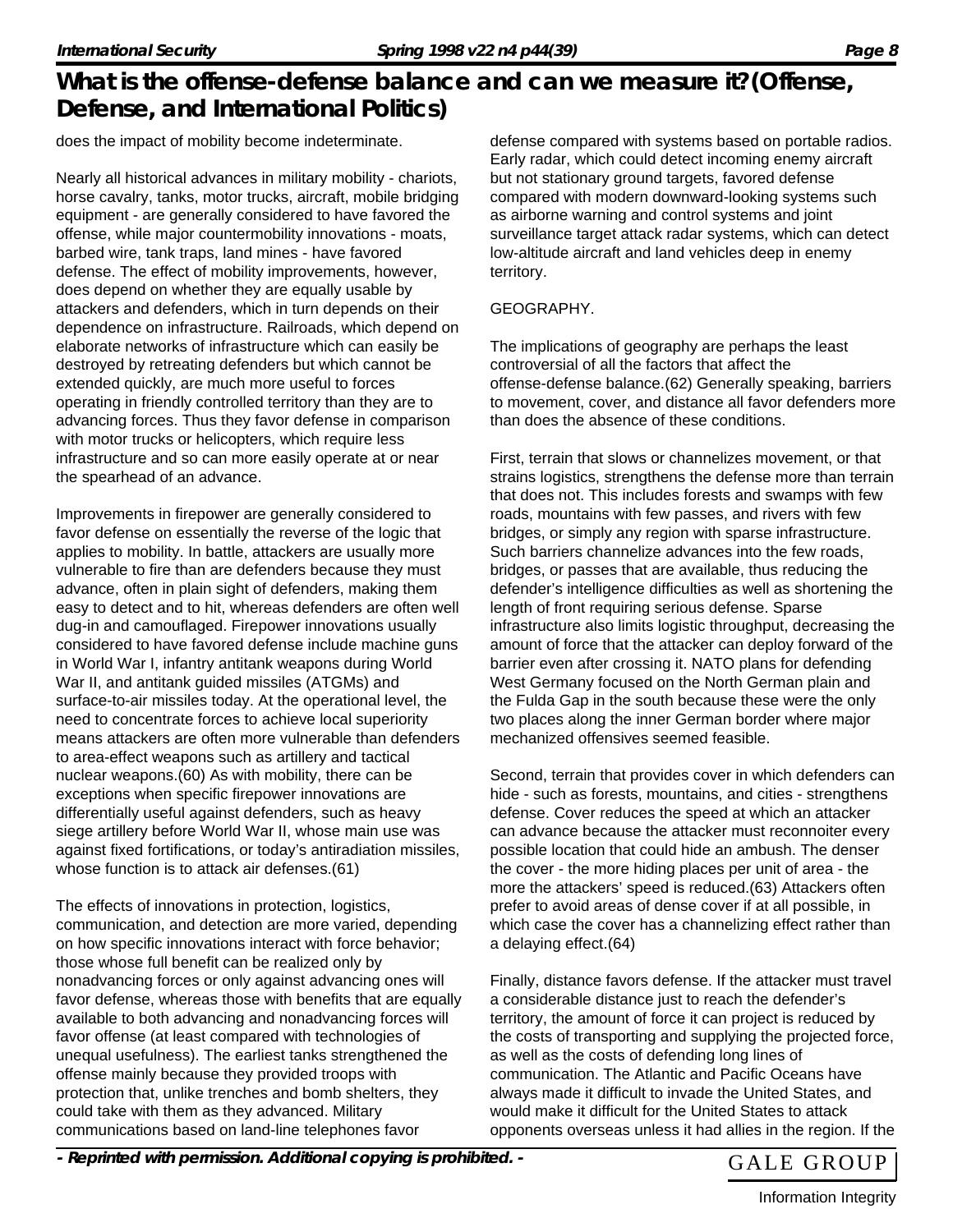intervening distance is not water but land occupied by neutral or hostile states, the costs of overcoming their resistance may further reduce the attacker's ability to project power against the ultimate defender.(65)

More than other factors, the impact of geography is often asymmetric. When Syria held the Golan Heights, they reduced Israel's offensive options against Syria but not vice versa. Before World War II, Britain was secured by a water barrier against German attack, while Germany's open western frontier still left it vulnerable to Britain and its continental allies. In such cases, the effect of geography is to shift one directional balance of the dyad toward defense, while the other is unaffected or even shifted toward offense.

## FORCE SIZE.

The offense-defense balance can depend on the size of the forces deployed. At least two examples of this phenomenon are readily available. First, many analysts argue that the prospects for success in conventional offensives depend not only on force-to-force ratios but also on force-to-space ratios, that is, the size of forces in relation to the length of the front. The basic reason is that the defender's ability to compel the attacker to make expensive frontal assaults depends on being able to man all viable axes of advance thickly enough that the attacker cannot achieve a quick breakthrough by overwhelming a weakly held area. Thus the offense-defense balance generally shifts in favor of the defense as force size increases.(66)

Second, nuclear offense, which is usually evaluated in terms of the ability to reduce an opponent's retaliatory capability below a specified "assured destruction" level, becomes more difficult as force size increases. As the size of the defender's force increases, maintaining a given probability of success requires either a larger ratio of attacker forces to defender forces or more sophisticated attacker forces, or both. Thus nuclear offense-defense balances shift in favor of the defense as force size increases.

### NATIONALISM.

Nationalism can influence the offense-defense balance in two ways. First, to the extent that people are imbued with nationalist consciousness, they may become willing to fight harder for territory that they understand to be part of their national homeland and less willing to fight for other territories.(67) As a result, provided that prewar borders more or less match nationalist claims, an attacker will have to invest more to defeat a given defender than would

otherwise be the case.(68) Second, nationalism can provide the defender with a wartime extraction advantage, enabling the defender to forgo some peacetime military investment, thereby further shifting the balance. One implication of nationalism is that, at least in much of Europe, South and East Asia, and the Americas, values of the offense-defense balance should generally be more favorable to defense in today's "age of nationalism" than they once were.

### CUMULATIVITY OF RESOURCES.

Attackers can sometimes pay part of the cost of achieving expansionist objectives with resources extracted during the war from parts of the target territory itself. Such "cumulative resources" reduce the requirement for military investment before the war, thus shifting the balance in favor of offense.(69) Examples include Germany in 1939 and Japan in 1941, both of which realized that their domestic resources were insufficient to achieve their planned conquests and expected to "bootstrap" their campaigns using captured resources.(70) Relevant resources may include both natural resources extracted directly from occupied territory, as well as productive effort which can be obtained from the occupied population.(71)

The extent to which resources from captured territories are cumulative depends not only on the resources extracted by the attacker, but also on the costs to the attacker of extracting them, including costs of controlling the occupied population and of repairing sabotage. The degree of cumulativity is therefore affected by the fierceness of popular resistance and by the organization and technological level of the local economy.(72) If resistance is fierce, it may be impossible for the attacker to achieve a net gain in resources. In addition, the extent of cumulativity depends on the resources lost by the dispossessed defender. If the attacker can seize or destroy resources the defender planned to employ, then the attacker can invest less, which shifts the balance toward offense. The overall degree of cumulativity equals the attacker's net gain in resources plus the defender's loss of resources.

The term "cumulativity of resources" is also often used in a second sense, referring to the postwar effects on the international balance of power of resource changes resulting from conquest, rather than to intrawar effects. In fact this use of the term is more common than ours.(73) This kind of cumulativity, however, does not affect the requirements for the conquest itself, and therefore does not directly affect the offense-defense balance. Although it does not reduce the prewar investment ratio required to take territory, postwar cumulativity may still affect the probability of war by increasing prospective attackers'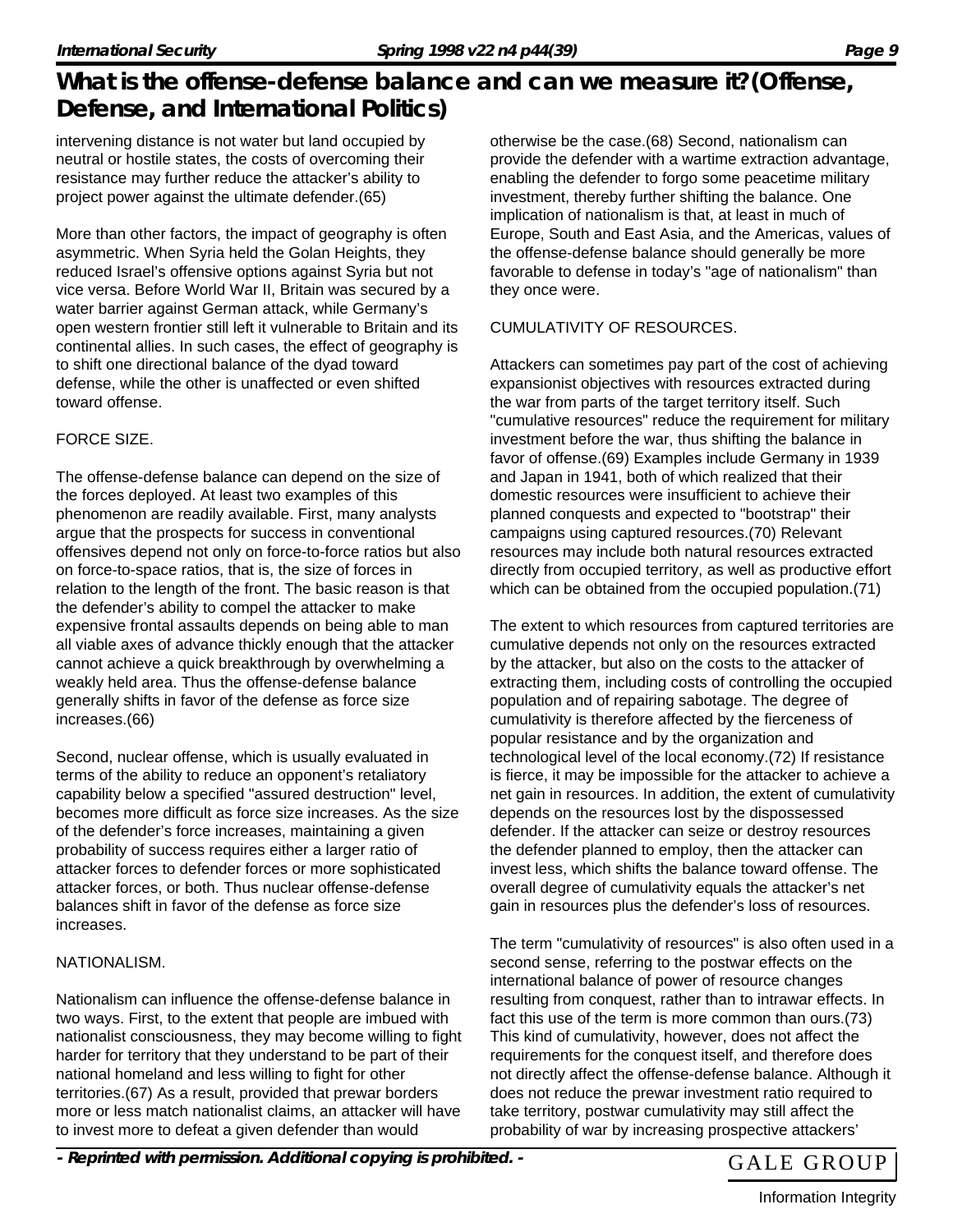assessments of the value of taking territory. Thus reasonable assumptions about states' values for territory in an environment where cumulativity is high will be different than when it is low.

## EXCLUDED VARIABLES

Although both the nature of international alliance behavior and first-move advantages can have large effects on war outcomes, we exclude both from our operationalization of the offense-defense balance, although for different reasons. We exclude alliance behavior on theoretical grounds; although alliances affect the probability of offensive success, they do so in ways that lie outside the offense-defense balance. First-move advantages, by contrast, should be excluded because including them would introduce logical incoherence in the definition of the balance that we see no way to resolve.

#### NATURE OF INTERNATIONAL ALLIANCE BEHAVIOR.

Some offense-defense theorists suggest that the balance is affected by the nature of international alliance behavior that is, whether balancing or bandwagoning is the norm. Bandwagoning is said to favor offense, balancing defense.(74) While balancing certainly does increase an attacker's problems, we conclude that alliance behavior is best excluded from the offense-defense balance for three reasons.

First, and most fundamental, including alliance behavior in the offense-defense balance is inconsistent with the central goal of offense-defense theory.(75) The goal of offense-defense theory (and of structural theories generally) is to explain the behavior of states based on the material constraints imposed by the international system. Although other states' alliance decisions could influence an attacker's prospects, including this effect in the offense-defense balance would mean that the balance would then be translating one type of state behavior into another type of behavior, not structural constraints into behavior. Because alliance choices can depend on nonstructural factors, states' intentions among them, including alliance behavior would create an offense-defense balance that lies outside the structural boundary of the theory.

Second, alliance behavior may often be determined in part by the offense-defense balance itself, so that including it as a factor influencing the balance would create an intractable circularity in which the balance depends on alliance behavior, which in turn depends on the balance. A theory of alliance behavior that could separate endogenous and exogenous effects would be complex,

and has not been developed.(76)

Third, a complete theory of alliance behavior requires dyadic offense-defense balances as an input variable, because states decide their alliance choices based in part on the offense-defense balance between likely frontline adversaries.(77) Consequently, we must start with an offense-defense balance that excludes alliance behavior.

Our argument has significant implications for the current literature. The most extensive test of offense-defense arguments has been performed by Van Evera, who attempts to predict outcomes based on both a "military offense-defense balance" (which corresponds to the offense-defense balance as we define it) and a "diplomatic offense-defense balance" (whether states tend to balance or bandwagon).(78) Van Evera finds strong support for the main propositions of offense-defense theory. He does not, however, explore how well the military offense-defense balance does on its own, nor does he offer a theory that explains how much of alliance behavior is explained by the offense-defense balance and how much by other factors. As a result, we cannot determine from his analysis how much variation in the incidence of war is explained by an offense-defense balance that is defined only in terms of structural constraints.

In addition, a state's contribution to Van Evera's combined offense-defense balance (i.e., the balance including the effects of alliance behavior) is a function not only of its willingness to balance but also of its capability, thereby including power in his definition of the offense-defense balance. Bundling in power, however, would mean that the balance then represents not the relative ease of offense compared to defense, but instead measures an attacker's prospects for winning a particular war. For example, when Van Evera says that the relative decline of British power in the late nineteenth century shifted the balance in favor of offense, he does not mean that European states in general became easier to conquer, but rather that given Britain's likely alliance choices, British decline improved Germany's chances of winning in an offensive war against France or Russia.(79) Thus Van Evera is describing an effect of a shift in relative power, not of a shift in the offense-defense balance as we define it.

A better way to incorporate alliance behavior into a structural theory of military capabilities is to understand it entirely in terms of its impact on the balance of power between opposing sides. Given a theory of alliances, which could depend in part on dyadic offense-defense balances, states could then predict which alliances were likely, thus identifying the likely sides in a conflict. We could then define a "coalition offense-defense balance" as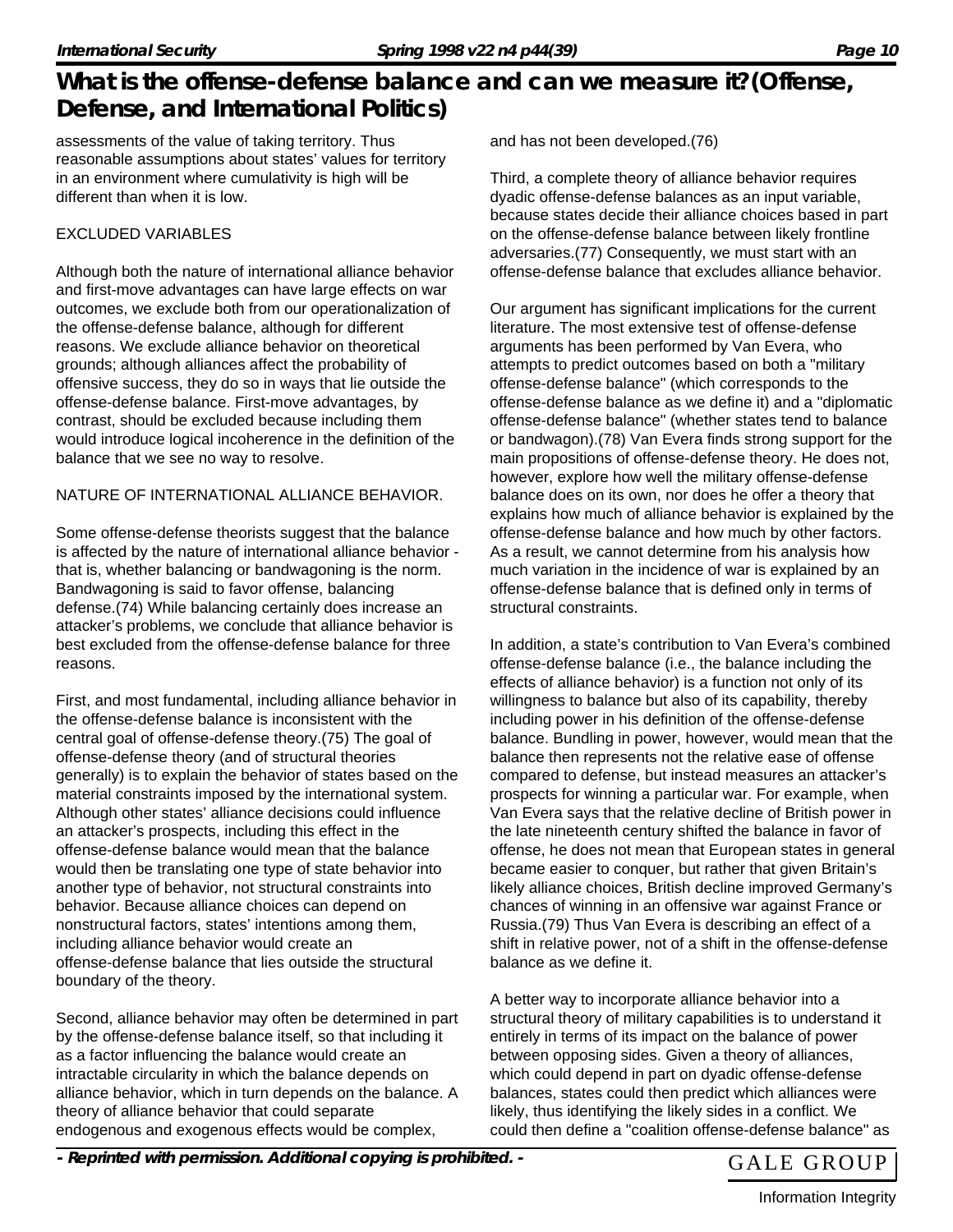the ratio of investment required by the attacking side to take territory from the defending side in a conflict.(80) Given this formulation, adding allies to a side increases that side's power, but might or might not yield a coalition offense-defense balance different from the frontline dyadic balance. The coalition balance might be different if, for instance, the war were likely to be fought on multiple fronts with differing geography, or if the nationalism of some members of one or both alliances was more fully engaged in the dispute than that of others.(81)

## FIRST-MOVE ADVANTAGES.

A first-move advantage - sometimes called a "first-strike advantage" - exists when the sides' military prospects in a potential conflict differ depending on which side acts first. We prefer the term "first-move advantage" because the important action need not involve actual combat; examples of first moves include raising standing forces to a higher level of alert, calling up reserves, moving forces to positions from which they can defend (or attack) more effectively, and actually firing on opposing forces or territory.(82)

Many formulations of offense-defense theory have treated first-move advantages as an important factor that influences the offense-defense balance. The argument is that the larger the first-move advantage, the greater the dominance of the offense.(83) We believe, however, that treating first-move advantages as part of the offense-defense balance would create confusion. First, whenever there is a first-move advantage, a directional balance that attempts to incorporate its impact will not be well defined.(84) By definition, if there is a first-move advantage, the investment ratio that the attacker requires for success is different depending on which side moves first. The attacker - the side attempting to take territory from the other - will not always be the side that moves first, however. Whenever a first-move advantage exists, the defender will have an incentive to move first, even if the defender has no ambition, or even any possibility, of taking any territory from the attacker. First-move advantages are always mutual; both sides have an incentive to move first, if only to avoid the consequences of letting the other side move first.(85) The result is that a first-move advantage will not always help the attacker, because its existence makes uncertain which side will move first. Thus incorporating a first-move advantage into the offense-defense balance would yield two balances and no obvious way to choose between them.

Second, including first-move advantages in the offense-defense balance would mean that the balance would vary with the level of alert at which states place their forces, with the result that the balance would vary with political conditions and would change during crises. Consequently, even if we knew which side was going to move first, the balance would not be well defined.

For these reasons, we define the directional balance by assuming that first-move advantages are zero. To assess the balance given this assumption, we envision wars in which offensives are launched after the country that moves second has had the opportunity to react to the other's first move, thereby offsetting the advantage of the first move. For example, when first-move advantages reflect the value of mobilizing first, we assess the balance assuming that both countries fully mobilize before the attacker launches its offensive. We choose this assumption not because it is empirically reasonable, but because it is useful for separating the effects of the offense-defense balance and of first-move advantages.

#### Measuring the Offense-Defense Balance

A common criticism of offense-defense theory is that the offense-defense balance cannot be measured, and therefore, the theory cannot predict or explain anything. According to this argument, war is too complex and too poorly understood to predict outcomes with any degree of confidence. For example, Colin Gray argues that "policymakers can never know reliably in advance the costs of the military decision they seek."(86) If we cannot estimate whether an attacker will succeed, then we cannot measure the offense-defense balance.(87)

We argue that critics have overstated the difficulty of measuring the balance for four reasons. First, they have exaggerated the difficulty of integrating across levels of warfare. Second, the analytical tasks required to measure the offense-defense balance are the same as those required for military net assessments, a task for which capable analytic tools exist. Third, the precision with which the theory requires the balance to be measured is often lower than critics may realize: ballpark estimates of the balance are sometimes sufficient to provide the theory with substantial predictive and explanatory capabilities. Fourth, critics are mistaken when they argue that the indistinguishability of offense and defense makes measurement of the balance impossible.

### INTEGRATING ACROSS LEVELS OF WARFARE

Since the offense-defense balance is defined at the level of whole wars, but many of the factors that influence it have their direct impact only at the tactical or operational levels, measuring the offense-defense balance requires integrating effects across the tactical, operational, and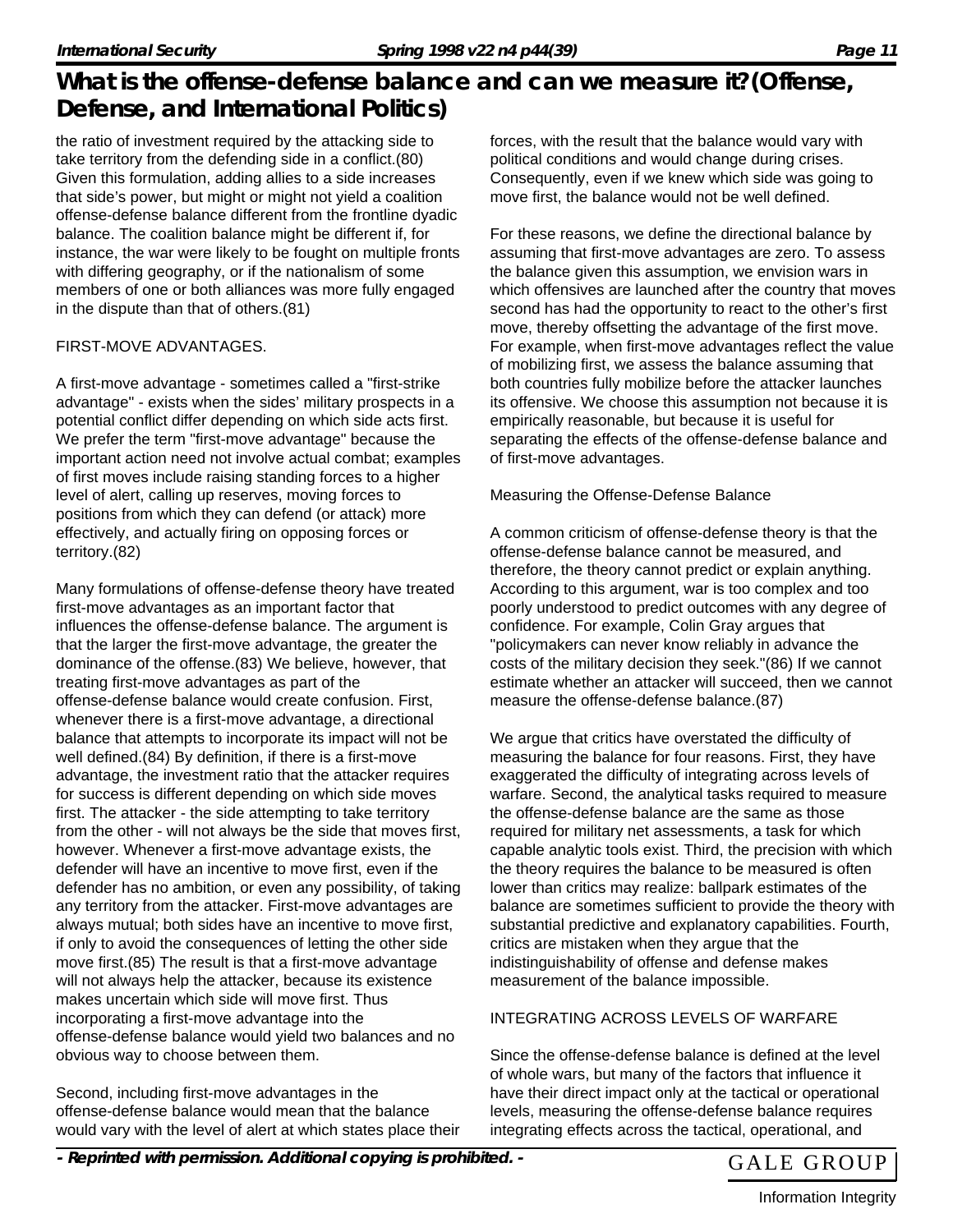strategic levels. This integration problem breaks down into two parts: direction and magnitude.

Assessing the direction of effect is normally straightforward: a change that shifts the balance in a given direction at one level will usually also shift it in the same direction at all higher levels. Since any strategic offensive necessarily requires offensive operations, and offensive operations require offensive tactical battles, a change that makes tactical offense harder will usually also make operational offense harder, which in turn makes strategic offense more difficult.(88)

Some analysts contest this point, arguing that, because defenders need counteroffensive capabilities for retaking lost territory, in practice the strategic defender may actually engage in just as much or more offensive action at the operational and tactical levels as the strategic attacker. Therefore it is unclear whether a tactical or operational offense-defense balance that favors, say, defense will have the same effect - or indeed any predictable effect on the strategic offense-defense balance.(89)

This objection is overstated because offense is logically and temporally prior to counteroffense, and substantively more important to the outcomes of strategic offensives; counteroffense only arises if and to the extent that initial offensives succeed. If the attacker's initial offensive operations fail, the likelihood that a hypothetical counteroffensive might also fail is irrelevant because the defender will not need to undertake it. Conversely, arguments that offense-strengthening innovations might make the difference in the defender's ability to recover lost ground must confront the possibility that they might also multiply the attacker's initial success to the point that the defender would be unable to regain the initiative. Thus the more the operational and tactical offense-defense balances favor defense, the less likely initial offensives are to succeed, the less counteroffensive capabilities matter, and the more the overall strategic balance favors defense.

Compared to the direction of effect, assessing the magnitude of the effect of lower-level changes on the strategic offense-defense balance is more complex. Even where the effect of certain factors on tactical- or operational-level outcomes is relatively well understood such as the impact of ATGMs on tank battles or of trucks in place of railroads on troops' rate of advance - the magnitude of the effect on the strategic offense-defense balance will depend on how states' optimal strategies are affected by complex combinations of operational and tactical constraints and opportunities. Evaluating these effects requires detailed strategic net assessments that incorporate the key factors at all levels of war.

We can, however, often take advantage of a shortcut. Assessments of large-scale conflicts can often be simplified by focusing on one campaign or theater of operations whose outcome will be critical for the outcome of the entire conflict. Most net assessments of a Warsaw Pact offensive against NATO's Central Front, for example, did not assess the entire campaign but instead only its first phase, the breakthrough battle. They did this partly for tractability, but also because the breakthrough battle would be the most important phase in determining the final outcome. While Pact success in the breakthrough battle would not guarantee victory, failure would make it very unlikely. For the same reason, analyses of strategic nuclear wars focus on the initial rounds of nuclear counterforce exchanges.

#### THE BALANCE IS MEASURED WITH NET ASSESSMENT TECHNIQUES

Measuring the offense-defense balance is no harder (or easier) than performing net assessments - analyses of the ability of a country's forces to perform military missions against the forces of an opponent. Measuring the offense-defense balance requires working through essentially the same steps as performing a net assessment: for given military missions, the analyst develops a model of how the forces will interact in combat, and explores the predictions of the model under different scenarios.

Although estimating the offense-defense balance requires the same analytical tools as standard net assessments, they are employed slightly differently. Net assessment was developed, and is most commonly used, to analyze the adequacy of particular force postures. The question is usually put in the form: "Are our existing forces sufficient to defeat this contingency? If not, would this alternative force be sufficient?" In contrast, to estimate the offense-defense balance we posit forces for the defender, then manipulate the size of the attacker's forces, asking "Exactly how much force would the attacker need to succeed?"(90) This difference, however, does not pose any additional analytic problems. If reliable net assessment is feasible, then reliable estimates of the offense-defense balance are also feasible.(91)

To illustrate that net assessments address many of the factors that influence the balance, we consider a sophisticated example from the unclassified literature. Barry Posen's net assessment of a possible Warsaw Pact conventional offensive in the 1980s required assessments of contemporary weapons, transportation, communications, and detection technologies in order to make judgments about likely mobilization and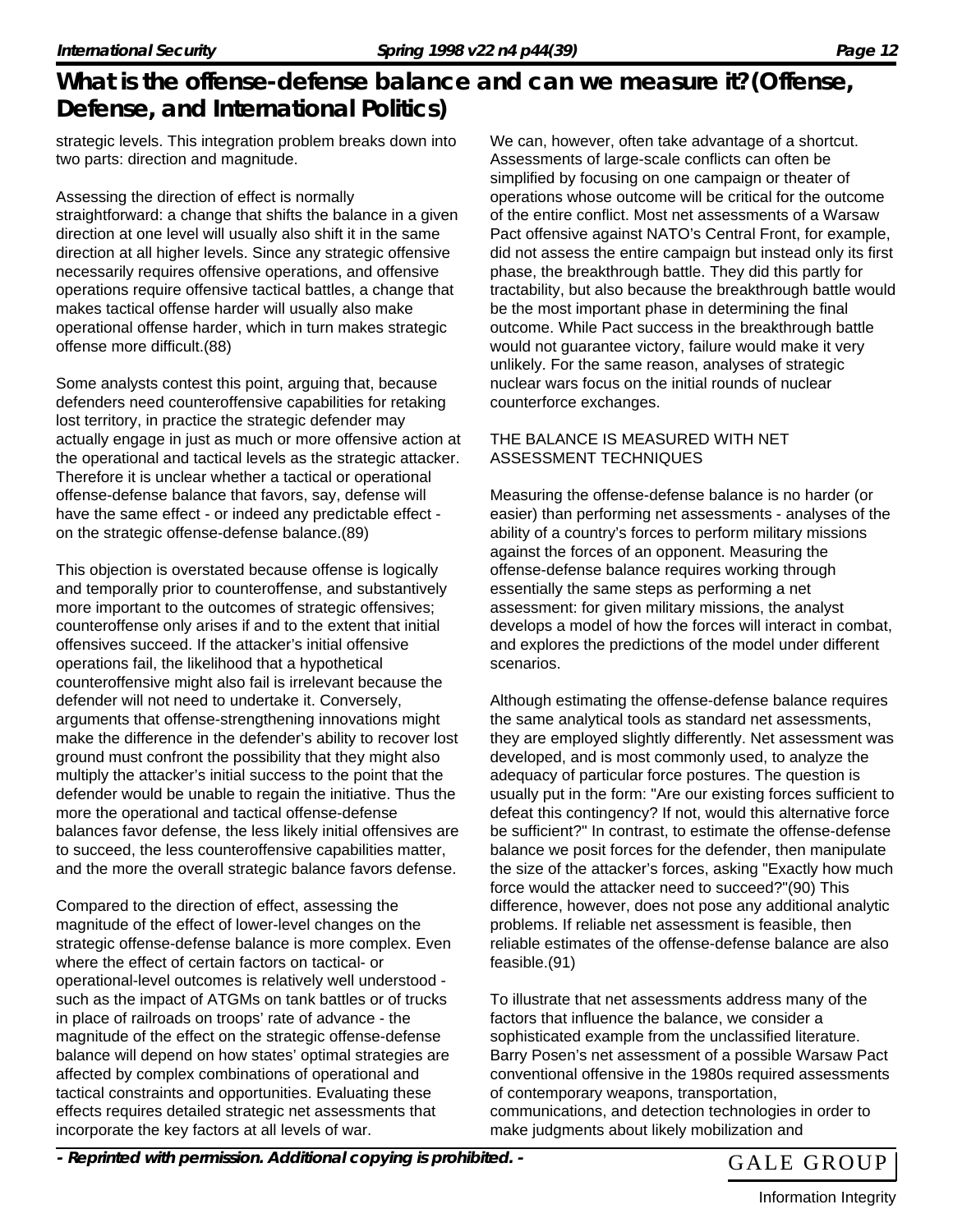concentration rates, as well as about casualty exchange ratios.(92) Judgments about the number of plausible Warsaw Pact attack sectors required consideration of the effects of geography and force-to-space ratios. Posen's decision to analyze a breakthrough attempt rather than an attrition campaign or a limited-aims offensive reflected assumptions about the Warsaw Pact's likely military objectives, as well as its tolerance for losses in an effort to conquer Western Europe. These are the same sorts of assumptions about the attacker's territorial goals and the costs of fighting to take territory that are needed for measuring the offense-defense balance.

For example, Posen's assessment that a Warsaw Pact offensive with a 1.2 to 1 advantage in forces would be unlikely to succeed is equivalent to a finding that the offense-defense balance for that scenario was greater than 1.2. By rerunning the model and increasing Warsaw Pact forces until they do prevail, we could estimate the balance for that scenario. Given the essential identity of the two modes of analysis, those who criticize offense-defense theory on the ground that the balance cannot be measured must argue that reliable net assessment is infeasible.(93)

Although it is beyond the scope of this article to settle the question of whether net assessment is feasible, there are important reasons for thinking that net assessment techniques can be used to effectively evaluate military capabilities. One reason for optimism is simply that many analysts have concluded that it is a useful tool. Military organizations have been investing substantial resources in net assessment for centuries, joined in recent decades by civilian experts inside and outside of government. Sophisticated analytic tools have been developed that incorporate information about terrain and the performance of weapons systems, extrapolations from previous battles and wars, and educated guesses about difficult-to-quantify factors such as human performance. During the Cold War, net assessments performed by civilian analysts established the foundation for extensive debate over NATO's prospects for defeating a possible Soviet offensive in Central Europe.(94)

More important, the historical record suggests that reasonably reliable net assessment has been feasible in the past. Although there has been extensive criticism of the quality of certain past net assessments, much of this criticism finds that the flaws were politically and/or bureaucratically motivated, not due to any inherent infeasibility of the task. Certainly the most famous of all net assessment failures are the overestimations before 1914 by the French, German, Russian, and other European militaries of the prospects for successful offensives against each other, generally known as the "cult of the offensive."(95) While all European militaries recognized that increased firepower and higher force densities would make frontal assaults drastically more expensive, certain militaries, because of combinations of bureaucratic incentives, class interests (especially in Britain), and domestic political threats (especially in France), chose to believe that "morale" would somehow overcome bullets. In fact, however, this escape from the structural constraint was not only infeasible, but its infeasibility was knowable in advance. The evidence from the American Civil War, Franco-Prussian War, Russo-Turkish War, Boer War, and Russo-Japanese War was already in. Unbiased observers, both civilians as well as some junior officers, correctly predicted that frontal assaults would be impossible, as did the German military.(96)

The German army, recognizing that frontal assaults would be infeasible, but motivated by bureaucratic and political needs to find an offensive solution to a two-front war against France and Russia, chose to pin its hopes on a wide flanking maneuver through Belgium (the Schlieffen Plan). This, however, was logistically impossible, given the distances that the advancing Germans and their supplies would have to cover by foot and horse-drawn wagon, while the French and British defenders could react by rail. This too was knowable, and in fact known to the General Staff. Chief of Staff Helmuth von Moltke, who was maligned for weakening Schlieffen's original commitment to an overwhelmingly strong "Right Wing," was later only recognizing logistic reality.(97) Thus the errors of 1914 were avoidable; accurate net assessment, and therefore accurate estimation of the offense-defense balance, was feasible.

Finally, many debates over particular net assessments are not about the validity of the analytic tools but rather about scenarios - whether the scenario being modeled is actually a likely contingency - or data, such as the sides' orders of battle. Debates about these sorts of questions are relevant to whether a given net assessment is useful for a particular policy purpose, but not to the validity of net assessment as a technique, or to whether it can be used to estimate the offense-defense balance.(98)

#### BALLPARK ESTIMATES OF THE BALANCE MAY BE **SUFFICIENT**

Critics have overstated the difficulty of measuring the offense-defense balance by overestimating the degree of measurement precision required by the theory. Most of the predictions of offense-defense theory are qualitative, not quantitative. For example, the theory expects more intense arms racing, tighter alliances, and a higher likelihood of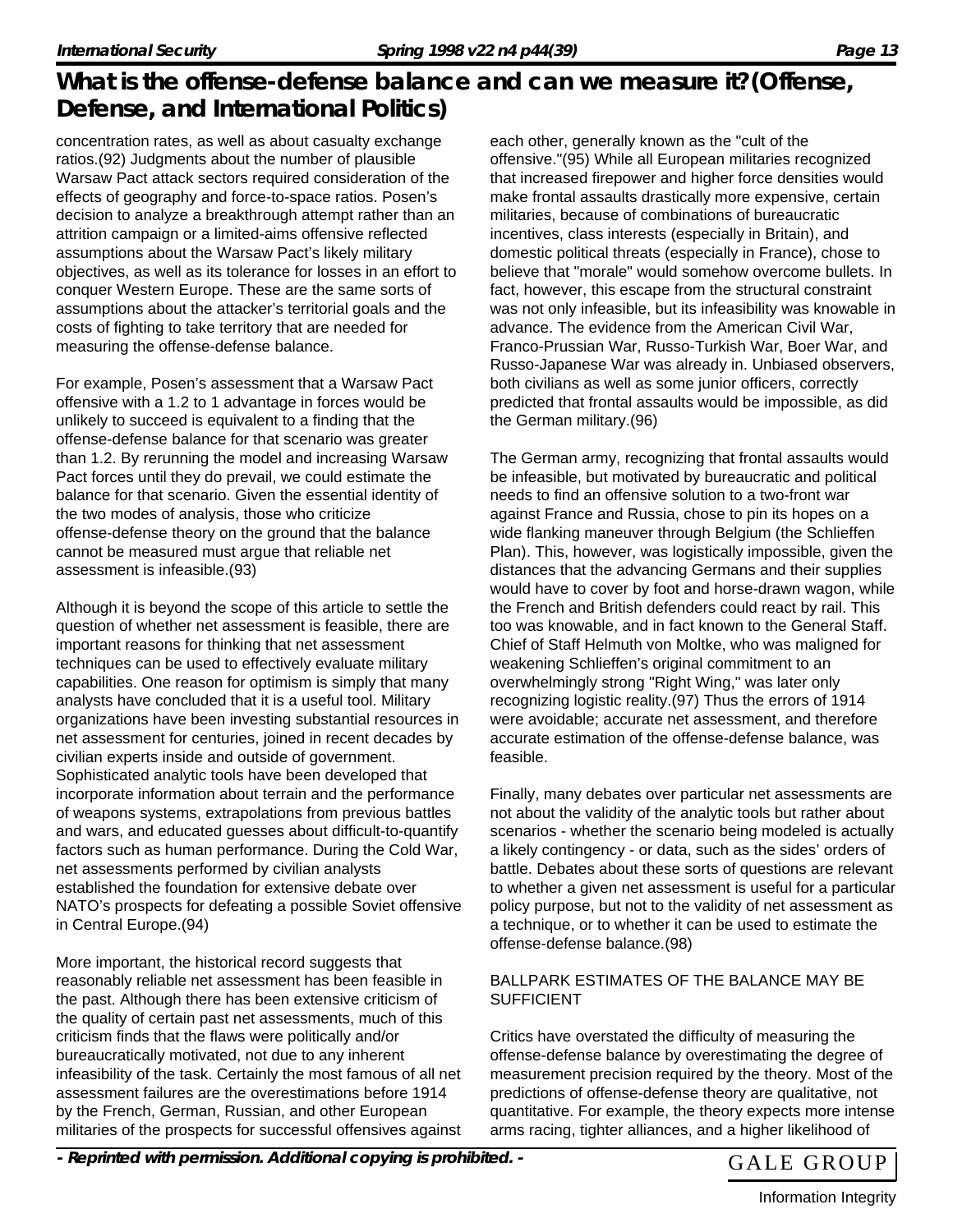war when the offense-defense balance is close to 1 (i.e., relatively favorable to offense) than when it is much greater than 1 (i.e., greatly favors defense); this prediction does not depend on knowing the exact numerical value of the balance.

Because the offense-defense balance is stated in terms of attacker to defender cost ratios, the boundaries of the meaningful ranges depend on the resource ratios between states. If the offense-defense balance for a particular attacker versus a certain defender is much greater than the ratio of the state's resources, then the defender should be able to achieve a high degree of security; if the balance is close to or less than the resource ratio, then the defender will be unable to achieve a high degree of security. Thus, if we can estimate whether the offense-defense balance is close to or far from 1, and especially how it compares to resource ratios, this is often sufficient for explanation, prediction, and policy use.

Some important net assessments have strongly suggested that the offense-defense balance often lies within a range that makes predictions possible. The easiest case concerns nuclear weapons. Repeated detailed examinations of possible U.S.-Soviet nuclear exchanges showed that neither country could get close to having a damage-limitation capability, implying that the defense had a large advantage.(99) It seems likely that unbiased net assessment before World War I would have shown that the advantage of defense was so large that no European major power could attack another with much chance of success. Nicholas Spykman's estimate in 1942 that even if Germany and Japan succeeded in subjugating and integrating the whole economic potential of Eurasia, the United States would still be able to defend North America against military invasion amounted to a judgment that the offense-defense balance was more favorable to defense than the resource ratio between the United States and Eurasia.(100)

Another way in which critics exaggerate the precision required of net assessments is by overlooking the value of relative net assessment, which is easier to perform than absolute net assessment. Even in circumstances where the balance cannot be measured even within the broad ranges just discussed, relative measures can often be made. That is, it is often possible to say whether the offense-defense balance for one dyad (or one time period) favors defense more or less than the balance for another. This is useful because many of the predictions and policy implications of offense-defense theory are cast in relative terms - for example, shifting the balance toward defense reduces incentives to arms race and to attack. Thus, even when we cannot say quantitatively how much the balance

has shifted from one situation to another, knowing in which direction it has shifted tells us something about the behavior we expect in the second situation compared to the first.

#### MEASUREMENT DOES NOT REQUIRE THAT OFFENSE AND DEFENSE BE DISTINGUISHABLE

Critics have argued that the indistinguishability of offense and defense prevents measurement of the offense-defense balance. For example, John Mearsheimer argues that determining the offense-defense balance is problematic because "it is very difficult to distinguish between offensive and defensive weapons."(101) This criticism is mistaken, however, because it conflates distinguishability with the offense-defense balance two analytically separable concepts. Whether or not particular weapons are distinguishable has no effect on our ability to calculate the offense-defense balance.(102)

To assess the offense-defense balance, we assume that the attacker and the defender act optimally, deploying the weapons that best enable them to achieve their respective missions. The attacker's and the defender's optimal force structures may or may not include some of the same types of weapons. Either way, given these forces, measuring the balance then requires performing the kind of net assessment described above. The ability to performing this net assessment is not impeded by having some of the same types of weapons on both sides.(103)

To appreciate this, imagine the extreme hypothetical case in which only one type of weapon exists. All states must rely on this weapon for both offense and defense, which in effect leaves offense and defense indistinguishable. Assessing the offense-defense balance might still be easy, however. Consider two worlds: in the first, the only available weapons are fast but rather thin-skinned tanks; in the second, only artillery pieces so heavy that they cannot be moved are available. In both worlds offense and defense are indistinguishable. It is clear, however, even from a causal inspection that defense has a much greater advantage in the second world than in the first; net assessment is in no way impeded by the indistinguishability of the weapons.

#### The Offense-Defense Balance and the Status of Offense-Defense Theory

We believe that this article should lay to rest the concern that the underdevelopment of the concept of the offense-defense balance could undermine offense-defense theory. In addition, we show that the barriers to measuring the offense-defense balance are less severe than critics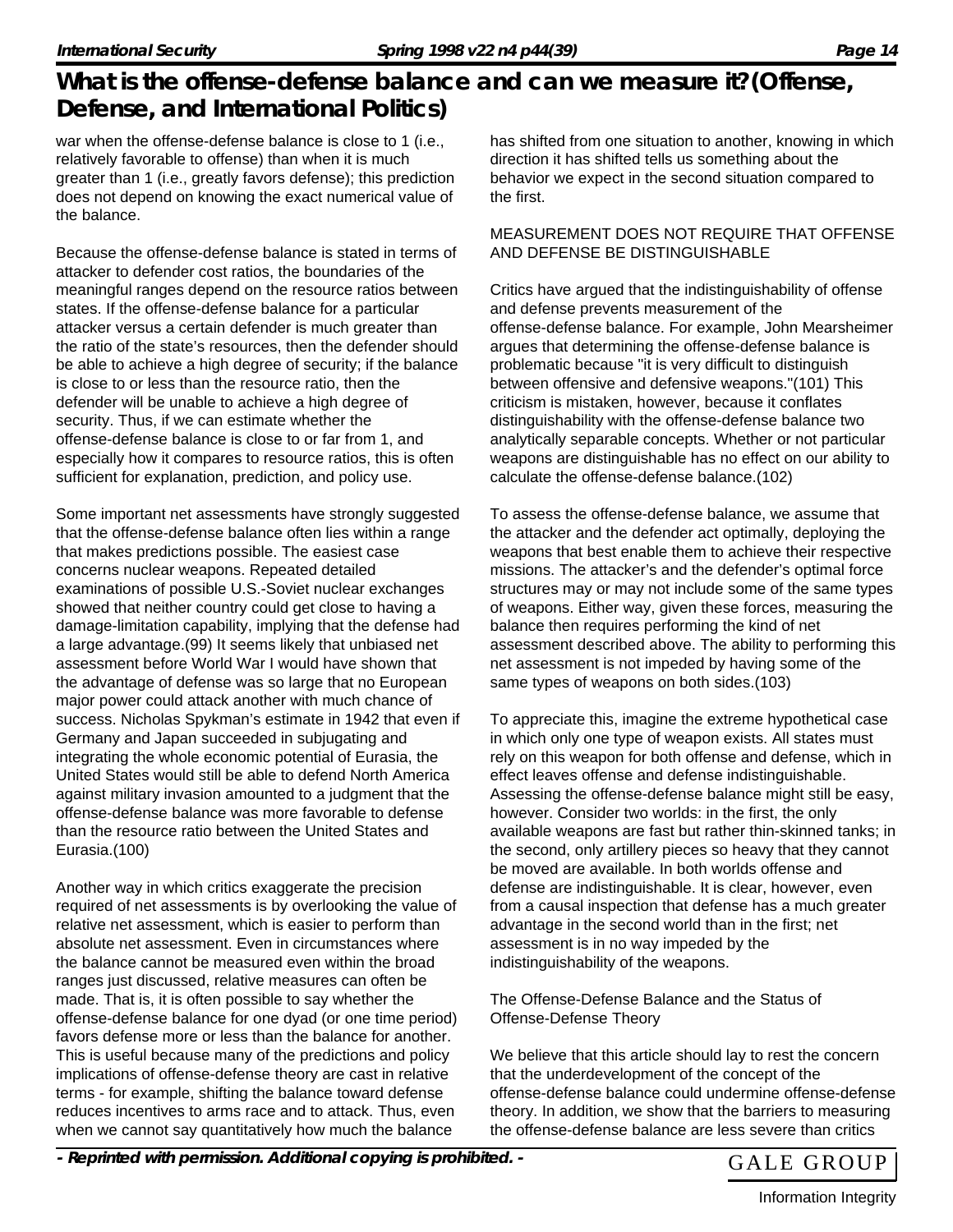suggest. The key point is that the skills required for net assessment are essentially the same as those required to measure the balance, and net assessment is often feasible.

We do, however, anticipate that our approach may generate one new criticism. The understanding of the offense-defense balance that we have developed in this article is complex, so much so that some readers may conclude that it is too complex to operationalize, or that if operationalized it will not generate enough additional explanatory power to warrant the effort. While appreciating the theory's complexity, we do not see this as a crippling problem. First, most international relations theories are complex, if one looks carefully. Offense-defense theory is not significantly more complex than balance-of-power theory, once one takes operationalization of power seriously. In balance-of-power theory, power means above all the ability to win wars. Operationalizing power thus requires many of the same steps as measuring the offense-defense balance. To measure either, we must know how resources of various kinds are converted into military forces and, most important, how different kinds of military capability are related to war outcomes.(104) If it were true that the offense-defense balance cannot be measured because we do not understand the determinants of war outcomes, then all structural theories of war and peace would be in trouble.

Our suggestions for research reflect our conclusion that the feasibility of measuring the offense-defense balance depends directly on the feasibility of net assessment. First, we need research that improves our understanding of the factors, including cumulativity and nationalism, that influence states' abilities to convert power into offensive and defensive capabilities.(105) For some of this we will need to reach beyond political science disciplinary boundaries to military scientists and historians, economic historians, and students of the sociology of nationalism.

Second, we need additional research on the feasibility and accuracy of past net assessments. We have argued, based on a preliminary examination, that reasonably effective net assessments have often been feasible. Given the importance of this issue, especially given critics' claim that the offense-defense theory is of little value because the balance cannot be measured, thorough studies of feasibility would be very valuable.(106)

In closing, this article has placed offense-defense theory on a firmer foundation by thoroughly exploring the cost-ratio definition of the offense-defense balance and the assumptions that are required to operationalize any definition of the balance, and by emphasizing the close

relationship between the feasibility of net assessment and the feasibility of measuring the offense-defense balance. The result should be increased confidence in the potential of the growing literature that employs offense-defense theory to tackle important historical, theoretical, and policy questions.

We would like to thank Stephen Biddle, James Fearon, Keir Lieber, Sean Lynn-Jones, John Mearsheimer, Bruce Moon, Karl Mueller, Robert Pape, Dan Reiter, Norrin Ripsman, Ivan Toft, and participants in the Program in International Political Economy and Security seminar at the University of Chicago for comments on early drafts.

1. Robert Jervis, "Cooperation under the Security Dilemma," World Politics, Vol. 30, No. 2 (January 1978), pp. 167-214, is usually credited with launching this body of work. George Quester, Offense and Defense in the International System (New York: Wiley, 1977), makes many of the same arguments.

2. On balancing versus bandwagoning, see Stephen M. Walt, The Origins of Alliances (Ithaca, N.Y.: Cornell University Press, 1987); on the tightness of alliances, see Thomas J. Christensen and Jack Snyder, "Chain Gangs and Passed Bucks: Predicting Alliance Patterns in Multipolarity," International Organization, Vol. 44, No. 1 (Spring 1990), pp. 137-168; and Thomas J. Christensen, "Perceptions and Allies in Europe, 1865-1940," International Organization, Vol. 51, No. 1 (Winter 1997), pp. 65-97. On alliance choices of small powers, see Karl Mueller, "Alignment Balancing and Stability in Eastern Europe," Security Studies, Vol. 5, No. 1 (Autumn 1995), pp. 38-76. On comparative grand strategy, see Stephen Van Evera, Causes of War, Volume 1: The Structure of Power and the Roots of War (Ithaca, N.Y.: Cornell University Press, forthcoming), pp. 191-245 (of the September 1994 draft). On military doctrine, see Barry R. Posen, The Sources of Military Doctrine (Ithaca, N.Y.: Cornell University Press, 1984). On competition and cooperation see George W. Downs, David M. Rocke, and Randolph L. Siverson, "Arms Races and Cooperation," in Kenneth A. Oye, ed., Cooperation under Anarchy (Princeton, N.J.: Princeton University Press, 1986), pp. 118-146; Charles L. Glaser, "Political Consequences of Military Strategy: Expanding and Refining the Spiral and Deterrence Models," World Politics, Vol. 44, No. 4 (July 1992), pp. 497-538; and Robert Powell, "Guns, Butter, and Anarchy," American Political Science Review, Vol. 87, No. 1 (March 1993), pp. 115-132. On nuclear strategy, see Shai Feldman, Israeli Nuclear Deterrence: A Strategy for the 1980s (New York: Columbia University Press, 1982); and Charles L. Glaser, Analyzing Strategic Nuclear Policy (Princeton, N.J.: Princeton University Press, 1990).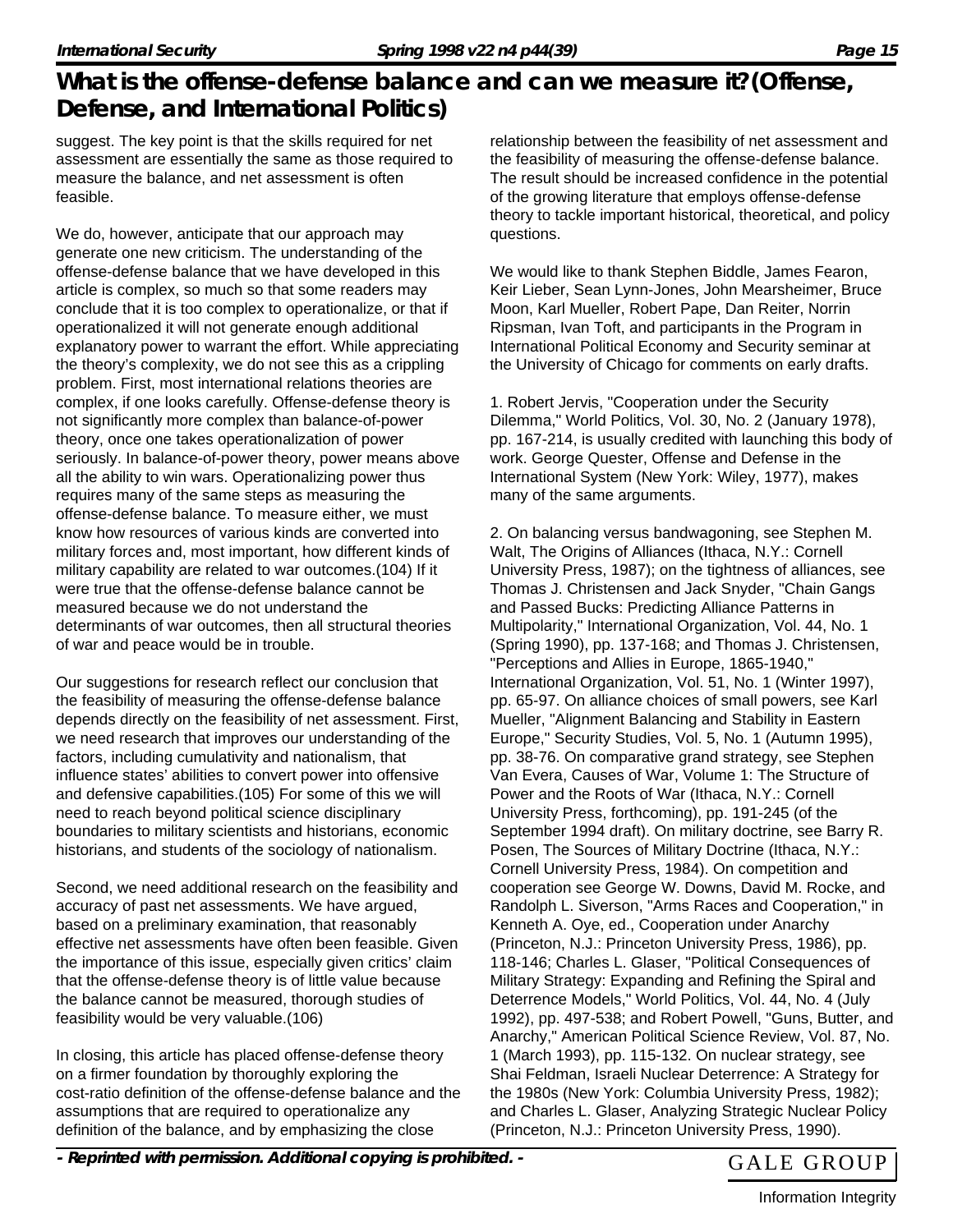Although not cast in offense-defense terms, offense-defense differentiation plays a central role in qualitative arms control; see Thomas C. Schelling and Morton H. Halperin, Strategy and Arms Control (New York: Twentieth Century Fund, 1961). The 1972 ABM treaty and certain provisions of the START treaties were justified on offense-defense logic. On conventional arms control see Jack Snyder, "Limiting Offensive Conventional Forces: Soviet Proposals and Western Options," International Security, Vol. 12, No. 4 (Spring 1988), pp. 48-77; Ivan Oelrich, Conventional Arms Control: The Limits and Their Verification (Cambridge, Mass.: Center for Science and International Affairs, Harvard University, 1990); and Anders Boserup and Robert Neild, eds., The Foundations of Defensive Defence (New York: St. Martin's, 1990).

3. On World War I, see Jack L. Snyder, The Ideology of the Offensive: Military Decision Making and the Disasters of 1914 (Ithaca, N.Y.: Cornell University Press, 1984); and Stephen Van Evera, "The Cult of the Offensive and the Origins of the First World War," International Security, Vol. 9, No. 1 (Summer 1984), pp. 58-107. On ethnic conflict see Barry R. Posen, "The Security Dilemma in Ethnic Conflict," in Michael E. Brown, ed., Ethnic Conflict and International Security (Princeton, N.J.: Princeton University Press, 1993), pp. 103-124; and Chaim Kaufmann, "Possible and Impossible Solutions to Ethnic Civil Wars," International Security, Vol. 20, No. 4 (Spring 1996), pp. 136-175. On revolutionary states, see Stephen M. Walt, Revolution and War (Ithaca, N.Y.: Cornell University Press, 1996). On U.S. grand strategy, see Stephen M. Walt, "The Case for Finite Containment: Analyzing U.S. Grand Strategy," International Security, Vol. 14, No. 1 (Summer 1989), pp. 5-49; and Barry R. Posen, Inadvertent Escalation: Conventional War and Nuclear Risks (Ithaca, N.Y.: Cornell University Press, 1991). On the future of Europe, see Stephen Van Evera, "Primed for Peace: Europe after the Cold War," International Security, Vol. 15, No. 3 (Winter 1990/91), pp. 7-57. On the number of states, see Stanislav Andreski, Military Organization and Society (London: Routledge and Keegan Paul, 1968), pp. 75-76; and Robert Gilpin, War and Change in World Politics (Cambridge, U.K.: Cambridge University Press, 1981), p. 61.

4. Jack S. Levy, "The Offensive/Defensive Balance of Military Technology: A Theoretical and Historical Analysis," International Studies Quarterly, Vol. 38, No. 2 (June 1984), pp. 219-238.

5. Other criticisms include that ingenuity, not structural constraints, determine the balance; that state behavior is determined by perceptions, not the "objective" offense-defense balance; and that offense and defense

cannot be distinguished. Many of these criticisms are addressed by Sean M. Lynn-Jones, "Offense-Defense Theory and Its Critics," Security Studies, Vol. 4, No. 4 (Summer 1995), pp. 660-691.

6. For example, Van Evera's optimistic assessment of the future of Europe in his "Primed for Peace" relies on the judgment that the offense-defense balance greatly favors defense.

7. Jervis, "Cooperation under the Security Dilemma," pp. 187-194, 199-206.

8. For related analysis, see Malcolm W. Hoag, "On Stability in Deterrent Races," World Politics, Vol. 13, No. 4 (July 1961), pp. 505-527.

9. On the relationship between first strike-advantages, preemption, and accidents, see Schelling and Halperin, Strategy and Arms Control, pp. 14-16.

10. Van Evera, Causes of War, pp. 191-245.

11. The deductive strength of this body of offense-defense hypotheses has gone largely unchallenged, but recent work has questioned the relationship between offense advantage and the frequency of war. Because the risks of war could be greater for the attacker (not only the defender) when offense has the advantage, potential attackers should face countervailing pressures that make them more cautious, especially when considering large wars. James D. Fearon, "Rationalist Explanations for War," International Organization, Vol. 49, No. 3 (Summer 1995), pp. 402-403.

12. A variety of literatures bear on military skill, including work on states' evaluative capabilities, such as Stephen Van Evera, "Why States Believe Foolish Ideas: Non-Self-Evaluation by Government and Society" (Paper presented at the annual meeting of the American Political Science Association, Washington, D.C., 1988); organization theory, for example, Snyder, Ideology of the Offensive; Posen, Sources of Military Doctrine; and culture, including Trevor N. Dupuy, A Genius for War: The German Army and General Staff, 1807-1945 (Englewood Cliffs, N.J.: Prentice-Hall, 1977); Elizabeth Kier, Imagining War: French and British Military Doctrines between the Wars (Princeton, N.J.: Princeton University Press, 1997); and Stephen P. Rosen, "Military Effectiveness: Why Society Matters," International Security, Vol. 19, No. 4 (Spring 1995), pp. 5-31.

13. See Charles L. Glaser, "Realists as Optimists: Cooperation as Self-Help," International Security, Vol. 19,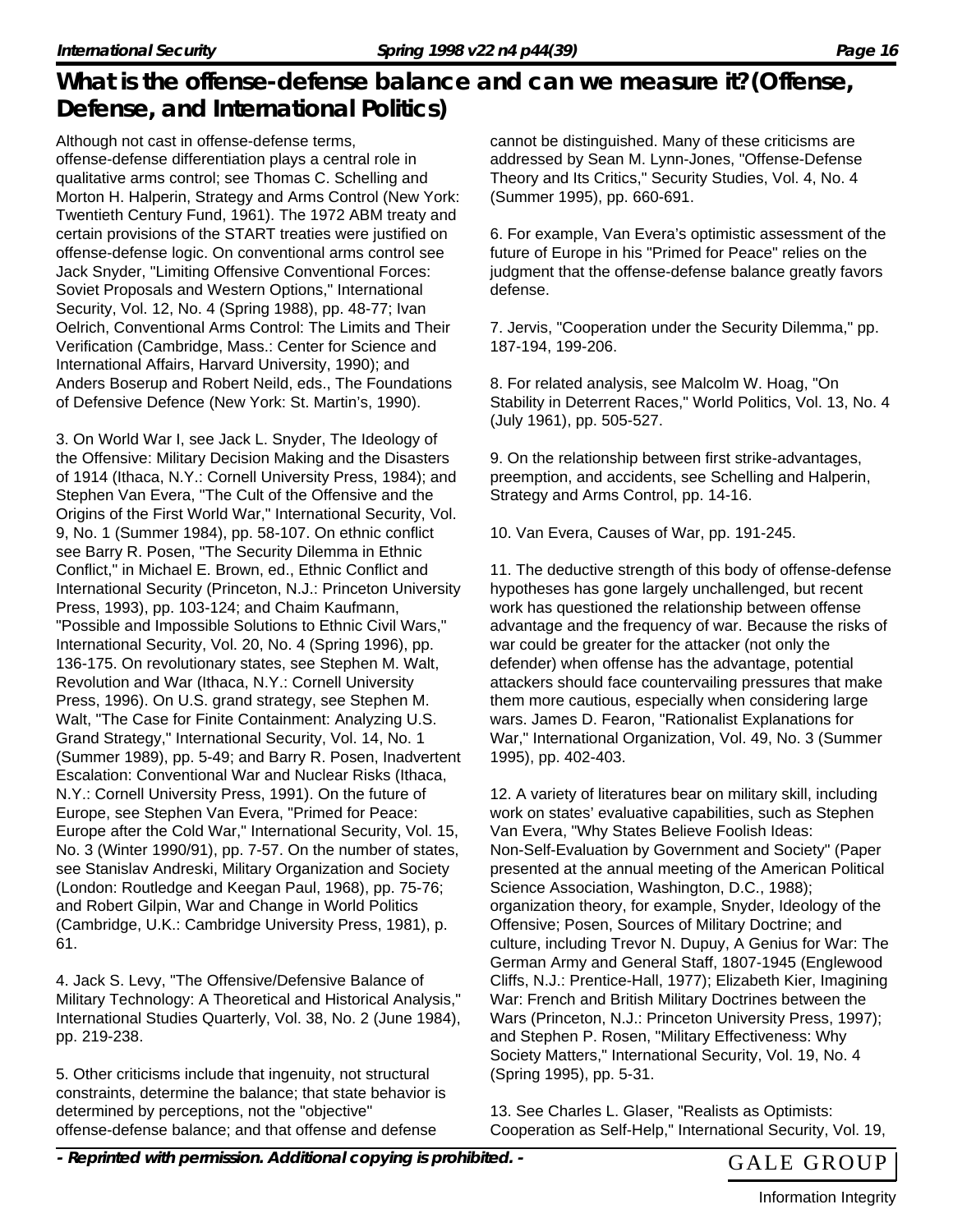No. 3 (Winter 1994/95), pp. 50-90; Sean M. Lynn-Jones, "Rivalry and Rapprochement: Accommodation between Adversaries in International Politics" (Ph.D. dissertation, Harvard University, in progress); Jack Snyder, Myths of Empire (Ithaca, N.Y.: Cornell University Press, 1991), pp. 11-12; and Van Evera, Causes of War. For similar efforts that combine perceptions of the offense-defense balance and power, see Christensen and Snyder, "Chain Gangs and Passed Bucks," and Christensen, "Perceptions and Allies in Europe, 1865-1940."

14. Kenneth N. Waltz, Theory of International Politics (Reading, Mass.: Addison-Wesley, 1979).

15. Jervis, "Cooperation under the Security Dilemma," p. 178.

16. Ibid.; and Gilpin, War and Change in World Politics, p. 62; see also Quester, Offense and Defense in the International System, for a definition cast in terms of force ratios instead of investment.

17. Gilpin, War and Change in World Politics, p. 63.

18. Jervis, "Cooperation under the Security Dilemma," p. 178. Fearon, "The Offense-Defense Balance and War since 1648," paper prepared for the Annual Meeting of the International Studies Association, Chicago, 1995, defines the balance in terms of the expected costs and benefits of attacking versus defending.

19. Stephen W. Van Evera, "Causes of War" (Ph.D. dissertation, University of California, Berkeley, 1984), p. 78.

20. Levy, "The Offense/Defense Balance of Military Technology," pp. 222-230, reviews works that use this definition as well as the ones above.

21. We do not claim that this is the only workable definition of the offense-defense balance. Instead, we explain the advantages of the cost-ratio definition and develop some of its important, less apparent features.

22. Although in principle "investment" is a straightforward concept, in practice it raises some complicated issues. For instance, what countries pay for resources may not reflect the value they place on them. An obvious example is when two countries pay different amounts to field soldiers of comparable quality, as can happen when one country has a draft system and the other has a volunteer army. However, although these systems allow countries to pay different amounts for soldiers, we may prefer to say that adding an equal number of equal-quality soldiers

represents an equal investment.

23. The offense-defense balance should be calculated in terms of the countries' peacetime force requirements: by what ratio must the attacker outspend the defender before the start of the war, taking into account likely wartime mobilization by both sides? This choice is best for two reasons: first, the main questions addressed by the security dilemma focus on judgments made about peacetime national security policy choices, such as: how secure can my state be? and, how intensely do I need to arms race? Second, if defenders have an advantage in wartime extraction, for example, because of nationalism, incorporating this wartime spending would have the perverse effect of making the balance appear to shift toward offense when conquest was actually becoming more difficult.

24. As we have suggested, a more complete theory would include a third key variable - military skill. Structural theories do not focus on this variable, assuming that states have high and roughly equal levels of skill.

25. To be precise, the first specification below is required for some but not all definitions of the balance; the others are required for all definitions.

26. The same observation applies to the probability of taking territory: forces that are expected to succeed in taking territory with a higher probability will be more expensive.

27. Even the theories that we think of as most purely structural must make assumptions about actors' values. Waltz, Theory of International Politics, pp. 105-106, for example, assumes that states value security far more than expansion. Randall Schweller, "Neorealism's Status Quo Bias: What Security Dilemma?" Security Studies, Vol. 5, No. 3 (Spring 1996), pp. 90-121, argues that changing this assumption would lead to quite different predictions.

28. Because the level at which the cost of taking territory is set can dramatically influence the offense-defense balance, it is essential that users of offense-defense theory be explicit about this choice.

29. John J. Mearsheimer, Conventional Deterrence (Ithaca, N.Y.: Cornell University Press, 1983), applies this standard to large-scale offensive campaigns that aim to take a large part or all of the defender's territory; willingness to accept costs for limited gains would presumably be lower. Consensus on this is not complete. For example, some participants in the Cold War debate over the conventional balance in Europe argued that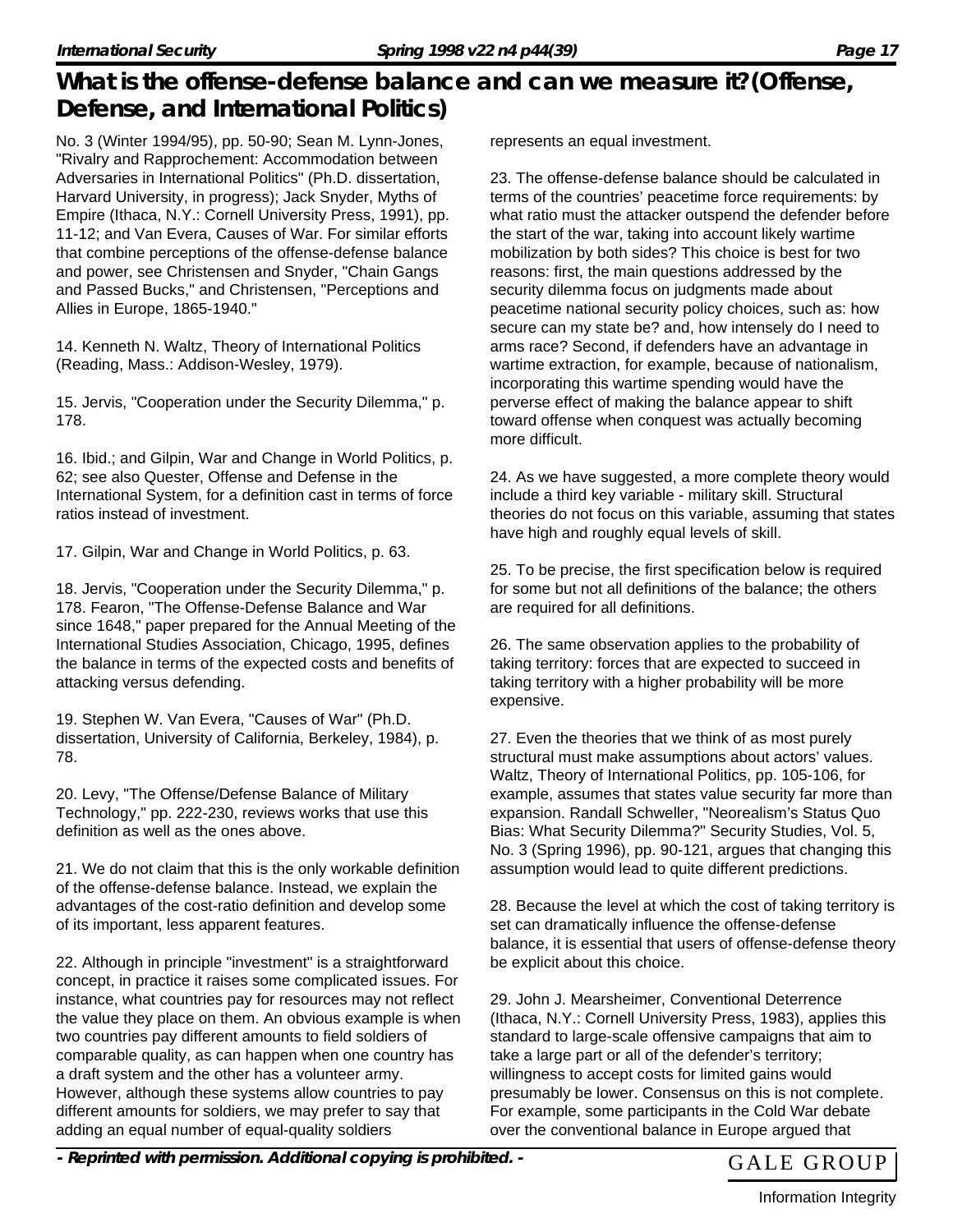Soviet willingness to pay costs for expansion might be higher than Mearsheimer's standard. See Samuel P. Huntington, "Conventional Deterrence and Conventional Retaliation in Europe," International Security, Vol. 8, No. 3 (Winter 1983/84), pp. 3256; and Eliot A. Cohen, "Toward Better Net Assessment: Rethinking the European Conventional Balance," International Security, Vol. 13, No. 1 (Summer 1988), pp. 50-89.

30. Many would consider this a highly conservative standard, although some argued that the United States needed to be able to destroy Soviet forces and leadership, as well as Soviet society. Reviewing this debate is Charles L. Glaser, "Why Do Strategists Disagree about the Requirements of Deterrence?" in Lynn Eden and Steven E. Miller, eds., Nuclear Arguments (Ithaca, N.Y.: Cornell University Press, 1989).

31. The preceding discussion makes clear why, although the balance is defined in terms of the relative cost of forces, the cost of fighting a war nevertheless influences the balance. If the costs of fighting increase, the balance shifts toward defense because the attacker must pay more to acquire forces that enable it to take territory at the specified cost of fighting.

32. This implies that the offense-defense theory can be useful in predicting not only the likelihood of war, but also the scale of likely wars.

33. On limited aims strategies, see Mearsheimer, Conventional Deterrence, pp. 53-56.

34. For a model of some of the issues involved, see Stephen D. Biddle, "The Determinants of Offensiveness and Defensiveness in Conventional Land Warfare" (Ph.D. dissertation, Harvard University, 1992). Limited offensives are not always easier than unlimited ones. Early conquests could promote rather than retard additional gains if the attacker can extract militarily useful benefits that exceed the costs of occupation (see the discussion of cumulative resources below). Also, if the tactical and operational balances favor the offense at least as strongly as the strategic balance, then it may be easier to achieve total victory than to hold early gains against later counterattacks. For instance, given the powerful punch but small size of the Germans' mechanized forces in 1940, it may have been more practical for them to conquer all of France than to try to hold just Belgium and northern France.

35. Strategy is generally understood as decisions concerning the achievement of ultimate war goals, such as mobilization of forces and their allocation to different

campaigns or theaters of conflict. Operations concerns the movement of forces within a campaign or theater in order to ensure that battles are fought on favorable terms. Tactics concerns actions taken within a particular battle in order to win that battle. Edward N. Luttwak, Strategy: The Logic of War and Peace (Cambridge, Mass.: Harvard University Press, 1987), pp. 69-70. On the difference between strategic and tactical offense-defense balances, see Ted Hopf, "Polarity, the Offense-Defense Balance, and War," American Political Science Review, Vol. 85, No. 2 (June 1991), pp. 475-493.

36. Quincy Wright, A Study of War (Chicago: University of Chicago Press, 1965), p. 808; and Biddle, "Determinants of Offensiveness and Defensiveness," p. 59.

37. Any answer to the question of how long must the attacker hold its territorial gains to count as offensive success must be somewhat arbitrary. In keeping with the traditional primarily military focus of offense-defense theory, we prefer to consider an offensive a success if the territorial gain is maintained until the end of continuous military efforts to take it back, that is, until the end of the current war. One could make a case for a longer time horizon - for example, until the defender loses interest in retaking the territory - on the grounds that the attacker must expend effort even in peacetime to hold the territory as long as a revanchist campaign is imaginable. For instance, our definition would count Napoleon's victories over Prussia and Austria as offensive successes, although one could argue that he was never secure in the fruits of those campaigns. The problem with such a long time horizon is that it would be extremely difficult to measure, and in some cases might never expire.

38. The need to integrate across levels of warfare raises issues that are addressed on pages 73-74.

39. The meaning of "structure" used here is softer than the one favored by some structural realists, which excludes all unit-level attributes. Rather, we use "structure" to mean that states judge adversaries' goals and therefore the threat they pose based on the information provided by their military and foreign policies, not properties of their domestic systems. We do not, however, preclude states from considering properties of other states or their own state - such as the degree of technological sophistication and nationalism - in assessing military capabilities.

40. Jonathan Shimshoni, "Technology, Military Advantage, and World War I: A Case for Military Entrepreneurship," International Security, Vol. 15, No. 3 (Winter 1990/91), pp. 187-215, argues that the offense-defense balance has little practical meaning, because states can design strategy to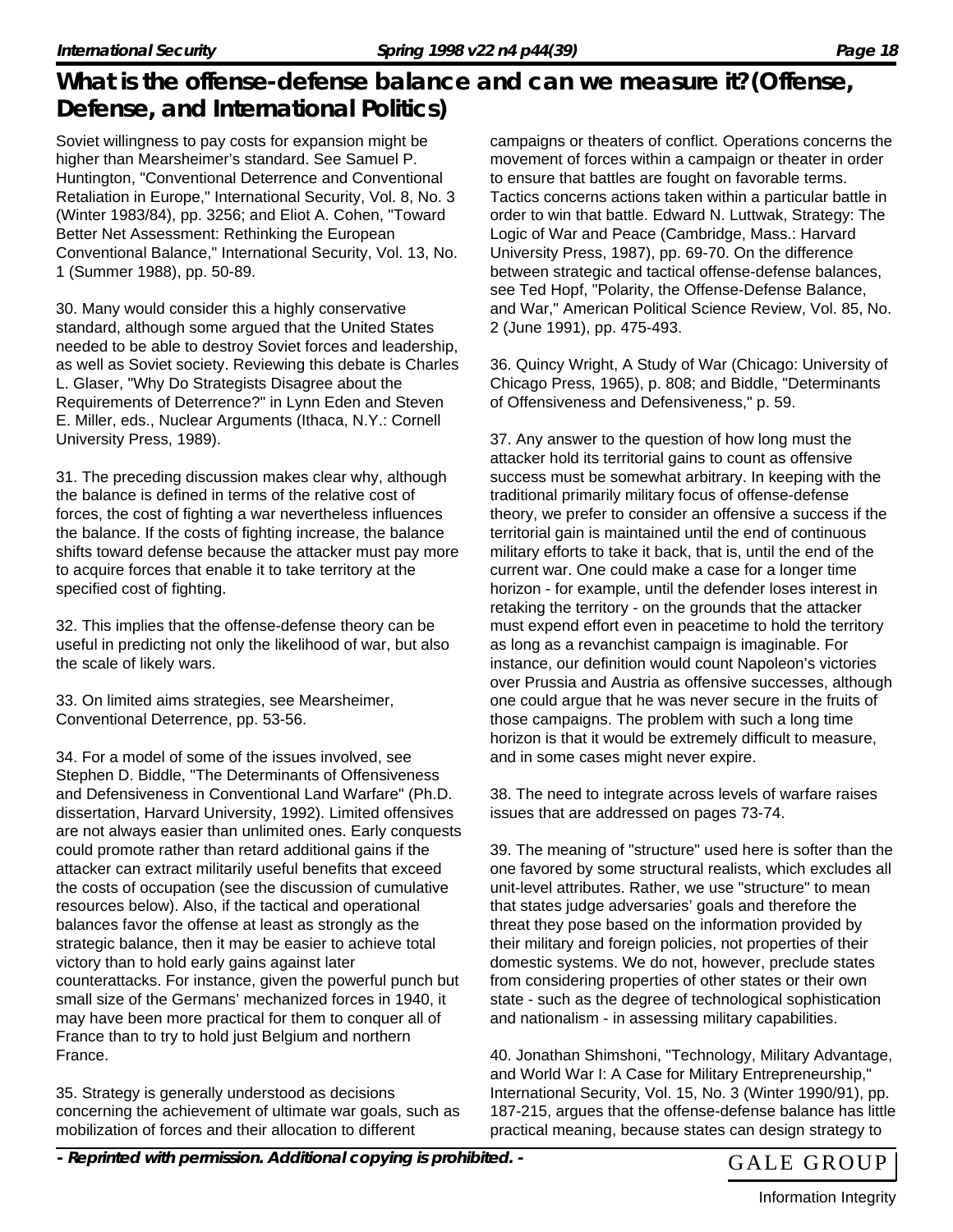shift it. Shimshoni's criticism is flawed, however, because he relaxes the assumption of optimality. All of his examples of military entrepreneurship hinge on states having significant advantages in military skill over their opponents.

41. On this point, we disagree with Van Evera, Causes of War, pp. 261-273; and Jervis, "Cooperation under the Security Dilemma," p. 212.

42. On the degree to which German success in 1940 depended on suboptimal Allied doctrines, see Len Deighton, Blitzkrieg (New York: Ballantine, 1979).

43. Posen, Sources of Military Doctrine, pp. 228-236, argues that the greater the degree of threat, the closer states' military doctrines approach optimal choice.

44. We argue that such asymmetries should not simply be treated as a difference in military skill, because they are sometimes (not always) the result of differences in scientific or gross economic resources or rigidities in societal structure that even optimal policy cannot rectify quickly.

45. Such asymmetries can yield situations where, even with equal resources, one state of a dyad may be able to defeat the other on either offense or defense. Predictions about such cases will be more uncertain than other equal-resource cases, because they require greater information about states' goals; greedy states might attack when security seekers would not.

46. For example, the United States was less likely to use its nuclear monopoly to prevent Soviet development of nuclear weapons and an assured destruction capability because nuclear superiority was going to decay into a world of mutual assured destruction capabilities, (MAD), in which defense has a large advantage. See Glaser, Analyzing Strategic Nuclear Policy, chap. 5.

47. Since war outcomes are determined by power and skill as well as the offense-defense balance, this does not necessarily mean that France would have been more likely to win a war.

48. Given that the function of the offense-defense balance is to compare the efficacy of offensive strategies to defensive ones, situations where both sides choose offensive strategies create anomalies for offense-defense theory. This can happen in two ways: when the compound balance is less than 1, both sides could choose offense on efficiency grounds. The theory then predicts the states' strategy choices, but since the theory does not define an

"offense-offense balance," it may tell us little about likely war outcomes. Second, when the compound balance is not much greater than 1 and one state chooses offense for nonsecurity reasons (i.e., because it is greedy), then the theory may not be able to predict the second state's strategy choice. Normally, if the compound balance is greater than 1 the second state would choose defense on efficiency grounds. We should expect, however, that an offensive strategy by the second state will do better against the first state's offense (since it is not optimized for defense) than it would against an opposing defense (which, by definition, is), but because we have no way of estimating how much better, we cannot predict the second state's best choice or whether it can achieve security. We do not have a solution for this, and are unaware of discussions that have addressed this issue.

49. At first glance, this may seem surprising, but there is an intuitive explanation. Whenever we say that one side can do better on defense than on offense, we must also be saying that the second side would do worse on offense (against the first side's defense) than on defense (against the first side's offense); thus both will prefer defense to offense.

50. Jervis, "Cooperation under the Security Dilemma," pp. 194-199. Quester, Offense and Defense in the International System, focuses mainly on technology. Both Lynn-Jones, "Offense-Defense Theory and Its Critics," p. 668; and Levy, "The Offensive/Defensive Balance of Military Technology," pp. 225-227, 229, argue explicitly for limiting the concept to technology.

51. See, for example, Hopf, "Polarity, the Offense-Defense Balance, and War"; and Van Evera, Causes of War, pp. 261-273. Stephen Walt, Revolution and War, pp. 37-43, suggests that the permeability of societies to ideas as a cause of offense dominance.

52. Additional arguments include claims that only technology is constant across the international system, and that the narrow definition is already the accepted one in the scholarly community. See Lynn-Jones, "Offense-Defense Theory and Its Critics," p. 668.

53. Analysts who reject the broad approach appreciate that additional factors besides technology and geography do influence the cost ratio of offensive to defensive strategies. Lynn-Jones, "Offense-Defense Theory and Its Critics," pp. 668-670. Thus this is not a deep disagreement about how the world works, but rather over how best to build theories.

54. A related, although not identical, distinction is the effect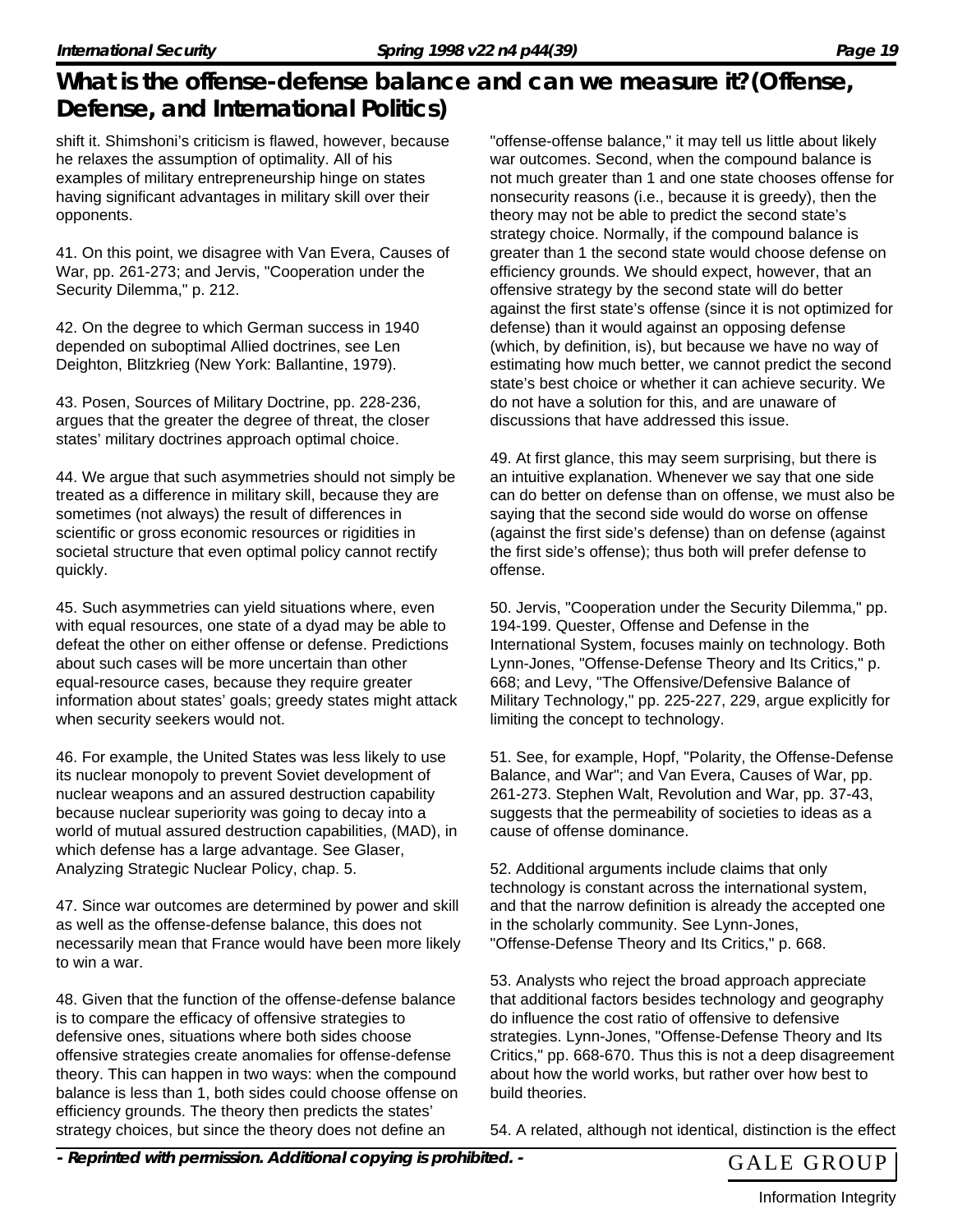of a technology on moving versus nonmoving forces. The impact of both distinctions on the feasibility of offensive and defensive missions, however, is in most instances so similar that we often characterize the offense-defense implications of a given technology based on either distinction.

55. At least compared with technologies which are only usable by nonadvancing forces; in practice technologies that are actually more usable by advancing forces are rare because almost all tasks are easier to carry out while stationary than while moving.

56. Basil H. Liddell Hart, "Aggression and the Problem of Weapons," English Review 55 (1932), p. 73; Marion W. Boggs, "Attempts to Limit 'Aggressive' Armament in Diplomacy and Strategy" (Ph.D. dissertation, University of Missouri, 1941), p. 85; Quester, Offense and Defense in the International System, pp. 2-3; Oelrich, Conventional Arms Control, pp. 14-25; Anders Boserup, "Mutual Defensive Superiority and the Problem of Mobility along an Extended Front," in Boserup and Nield, eds., Foundations of Defensive Defense, pp. 63-78; and Catherine M. Kelleher, "Indicators of Defensive Intent in Conventional Force Structures and Operations in Europe," in Lawrence Freedman, ed., Military Power in Europe (New York: St. Martin's, 1990), pp. 165 - 168.

57. This rather abstract discussion does not distinguish between attritional and blitzkrieg-style offensives, although actually both proceed in essentially the same two stages. The difference is the attacker's confidence that a breakthrough can be produced using a narrow versus a wide-front assault, and can be produced quickly and easily. On the two types of offensives, see Mearsheimer, Conventional Deterrence, pp. 33-43. On the role of breakthrough in attrition offensives, see C.R.M.F. Cruttwell's treatment of the 1917 Cambrai assault in A History of the Great War, 1914-1918, 2d ed. (Oxford, U.K.: Clarendon Press, 1936), pp. 467-477.

58. Another way to put this is that mobility multiplies the attacker's advantage of the initiative. There is always a time lag between the initiation of an offensive action and the beginning of effective response by the defender because of the time needed to (1) detect the action, (2) assess the threat, (3) decide on a response, and (4) disseminate instructions to begin implementing the response. Increased mobility means that the attacker can accomplish more with an initiative lag of any given duration. For a formal model illustrating this, see Robert Nield, "The Relationship of Mobility to Defensive Stability," Defense Analysis, Vol. 8, No. 2 (August 1992), pp. 199-201. Mearsheimer, Conventional Deterrence, p. 26,

disagrees with this logic, arguing that the attacker can use the advantage of the initiative to position its forces at leisure, while once the offensive begins the defender must redeploy with great speed to meet the threat; thus increases in operational mobility actually favor defenders. This argument, however, has two weaknesses. First, it requires a huge initiative lag, sufficient to allow attacker forces to reposition virtually anywhere in the theater, before the defender detects anything. Second, it does not touch the differential value of tactical mobility to attackers.

59. Strategic mobility (the ability to transport and support large forces far from one's centers of mobilization) may not have much effect in the offense-defense balance in wars between small or medium-sized powers, but is essential to any long-distance offensive. See George Modelski and William R. Thompson, Seapower in Global Politics, 1494-1983 (Seattle: University of Washington Press, 1987), on the concept of the power/distance gradient; improvements in strategic mobility can be understood as a "flattening" of this gradient. In the special case where two sides share a traversable land border but one relies more heavily than the other on reinforcement from overseas territories and allies - for example, France in 1939-40 better strategic mobility will simply favor the power of that side more than it favors either defense or offense.

60. Another reason why tactical nuclear weapons and the most powerful conventional munitions favor defense is that they destroy transportation infrastructure, thus reducing mobility.

61. On heavy artillery, see Liddell Hart, "Aggression and the Problem of Weapons," p. 73.

62. A standard discussion is Jervis, "Cooperation under the Security Dilemma," pp. 194-196.

63. Very dense cover, especially cities, is often extremely costly to capture because there is no way for advancing units to avoid exposing themselves to fire from defended positions, often at very short range. The German attackers at Stalingrad in 1942 and the Russians at Grozny in 1994-95 both suffered heavily despite possessing much more force than the defenders.

64. Heavy cover, such as stone or concrete buildings, or mountainous terrain in which caves or tunnels can be dug, can further delay an attacker by requiring very heavy firepower to destroy defenders even after they are located, although precision guided missiles are making this less important.

65. Some have argued that a neutral Eastern Europe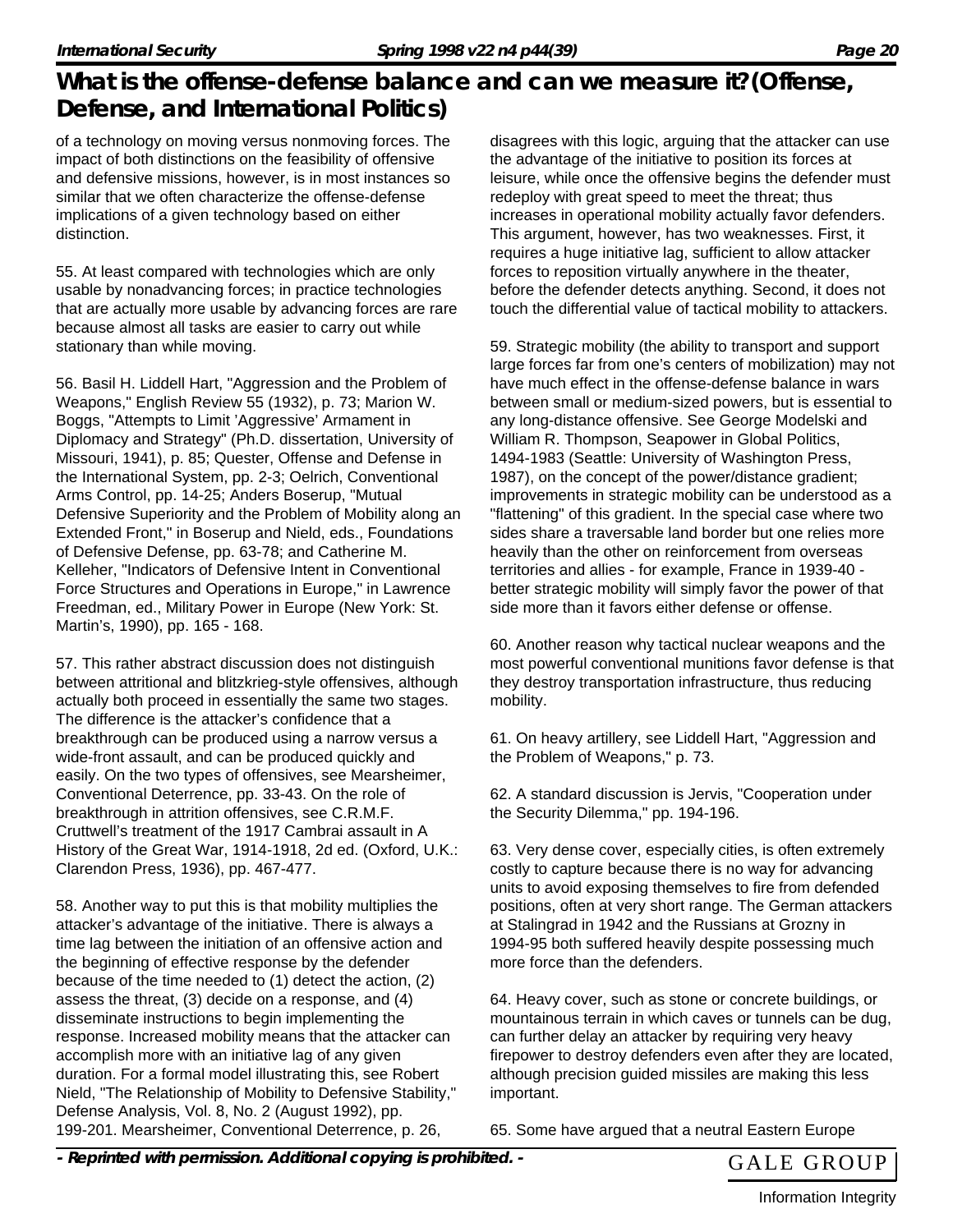would provide the United States and Russia better protection against each other than would expansion of NATO. See Mueller, "Alignment Balancing and Stability in Eastern Europe," pp. 67-76.

66. Liddell Hart, "The Ratio of Troops to Space," Military Review, Vol. 40 (April 1960), pp. 3-14; Mearsheimer, "Why the Soviets Can't Win Quickly in Central Europe," International Security, Vol. 7, No. 1 (Summer 1982), pp. 3-39 at 26-30; and Biddle, "Offensiveness and Defensiveness," pp. 164-169. Biddle suggests that at extremely low force-to-space ratios, still lower densities can strengthen defense, down to the point at which offense is impossible because there are no forces at all.

67. Jervis, "Cooperation under the Security Dilemma," p. 204. Examples include the many Confederate soldiers who deserted the Army of Northern Virginia at the Potomac in 1862 because "they felt that they were fighting to defend Virginia's soil, not to invade the North" and Hitler's unwillingness to risk imposing full war mobilization on Germany until the failure of Barbarossa opened the possibility that Germany's own homeland security might be threatened. Bruce Catton, Mr. Lincoln's Army (Garden City, N.Y.: Doubleday, 1951), p. 252; and Alan S. Milward, War, Economy, and Society 1939-1945 (Berkeley: University of California Press, 1977), pp. 76-80.

68. Where there are significant irredenta, however, nationalists may fight just as hard on offense as on defense. More important, where multinational empires rule disgruntled subject people, nationalism may actually favor offense by raising the probability that invaders will not be resisted but welcomed as liberators. Examples include subject towns of both the Romans and Carthaginians which opened their gates to the other side in the First and Second Punic Wars, as well as the contrast between the collaboration of some Soviet subject peoples from 1941 to 1944 and the fierce resistance of ethnic Russians. Polybius, The Histories Vol. 4, trans. W.R. Taton (Cambridge, Mass.: Harvard University Press, 1925), pp. 445-447, 455.

69. The decisiveness of cumulative resources to the outcome of a particular war depends on how quickly they can be converted to military power and on the length of the war.

70. Milward, War, Economy, and Society, pp. 18-36; and Michael A. Barnhart, Japan Prepares for Total War: The Search for Economic Security, 1919-1941 (Ithaca, N.Y.: Cornell University Press, 1987).

71. Cumulative resources need not be directly military in

nature if they substitute for domestic resources which the attacker can then shift to military production. For instance, German strategic plans in both world wars counted on acquiring grain from Eastern Europe to release German workers for war industries, and Germany's war effort in 1918 was severely hampered by failure to gain control of agricultural areas in the Ukraine in time to collect the 1917 harvest.

72. The importance of popular resistance means that cumulativity depends in part on the intensity of nationalism. On the economic side, Van Evera, Causes of War, pp. 180-183, argues that the transition to information-age economies may reduce cumulativity because these economies cannot function without a level of free communication which an occupier cannot safely permit. Peter Liberman, Does Conquest Pay? The Exploitation of Advanced Industrial Societies (Princeton, N.J.: Princeton University Press, 1996), argues oppositely that increasing specialization makes it easier for attackers to use control of the food supply to compel urban workers to produce.

73. See Liberman, Does Conquest Pay?; and Van Evera, Causes of War, pp. 161-183.

74. Van Evera, Causes of War; and Hopf, "Polarity, the Offense Defense Balance, and War."

75. Fearon, "The Offense-Defense Balance and War Since 1648," pp. 11-12, makes a similar argument.

76. A theory of alliance behavior is required because the behavior that matters for measuring the balance is the behavior that states can reasonably expect in advance of war (and actually as far back as its decisions to procure forces and design its strategy), which may not be the same as what actually happens.

77. Christensen and Snyder, "Chain Gangs and Passed Bucks"; and Christensen, "Perceptions and Allies in Europe, 1865-1040."

78. Van Evera, Causes of War, pp. 261-273.

79. Ibid., p. 270.

80. We are indebted to Karl Mueller for this insight.

81. For example, the formation of NATO not only increased the power resources available to resist a possible Soviet invasion of West Germany, but may also have shifted the offense-defense balance toward defense because of the likelihood that some NATO members might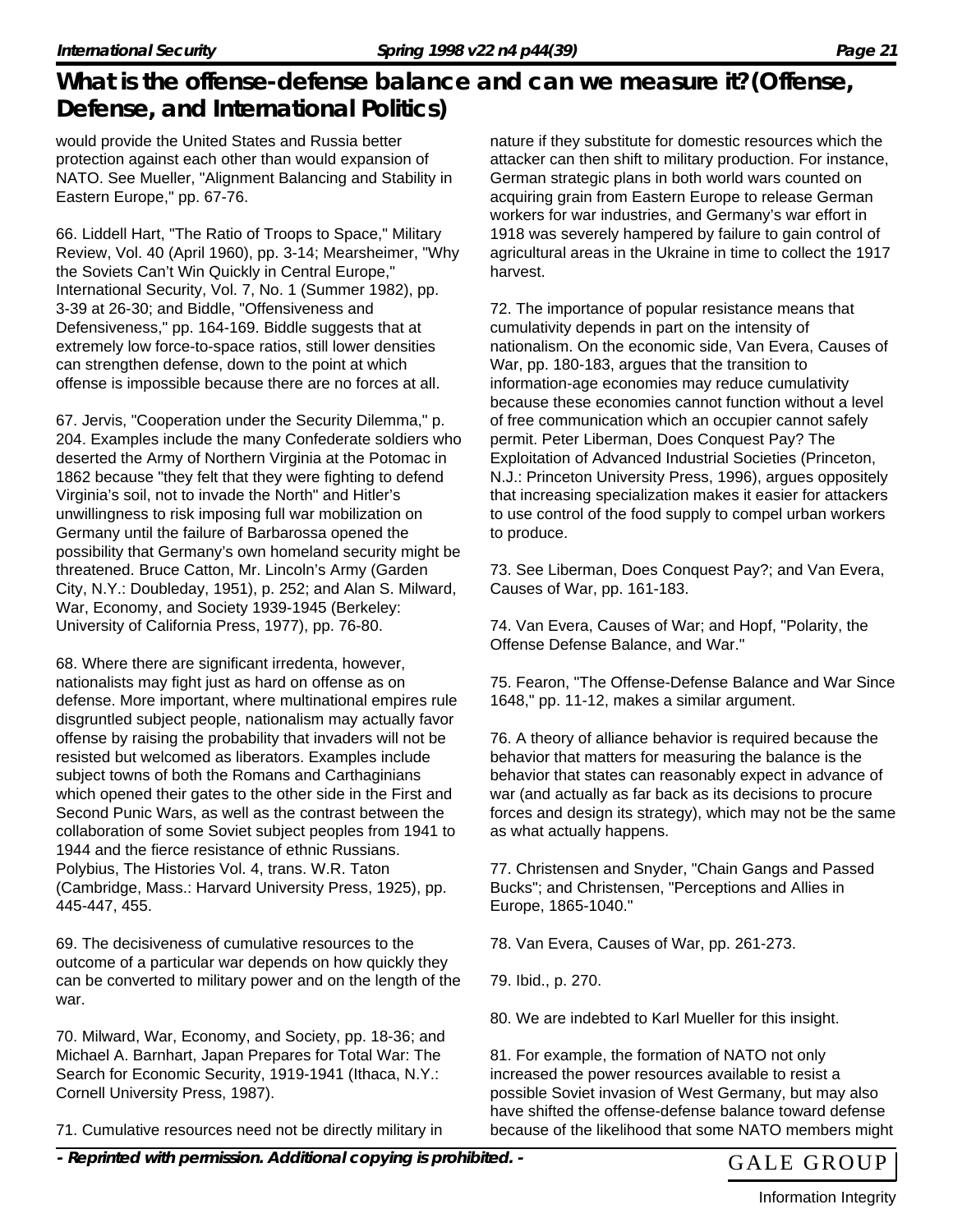have been unwilling to participate in offensive military operations aimed at unifying East and West Germany.

82. Van Evera, ibid., pp. 52-54, uses the term the same way we do.

83. Jervis, "Cooperation under the Security Dilemma," pp. 188-189; and Van Evera, Causes of War, unnumbered page after p. 52 and pp. 73-74. Important works that predate offense-defense theory include Albert Wohlstetter, "The Delicate Balance of Terror," Foreign Affairs, Vol. 37, No. 2 (January 1959), pp. 211-234; and, Schelling, Arms and Influence, pp. 221-259. Dan Reiter, "Exploding the Powder Keg Myth: Pre-emptive Wars Almost Never Happen," International Security, Vol. 20, No. 2 (Fall 1995), pp. 5-34, argues that preemptive wars have been rare.

84. Much of the existing offense-defense literature has ignored this problem, apparently assuming that attackers always go first.

85. For example, if one side can destroy the other's unalerted air force on the ground, the other has an incentive to alert its planes simply to avoid this, even if it has no prospect of destroying the first side's air force.

86. Colin Gray, Weapons Don't Make War: Policy, Strategy, and Military Technology (Lawrence: University Press of Kansas, 1993), p. 23. For a skeptical view of the feasibility of reliable net assessment, see Cohen, "Toward Better Net Assessment."

87. To be more precise, the accuracy of our estimates of the offense-defense balance depends on the completeness of our model of the determinants of war outcomes. The better our understanding of war, the narrower the bands of uncertainty around our estimates of the balance. This problem is a central one in military history, with a large and active literature; a few political scientists are also beginning to take an interest, for example, Biddle, "Determinants of Offensiveness and Defensiveness."

88. Exceptions are possible where two or more different factors interact. For instance, an improvement in naval transport might normally favor offensive operations, but could favor defense at the strategic level if the major beneficiary was an offshore balancer that was too weak to attack any continental power but strong enough to assist certain of them in defense against others.

89. Shimshoni, "Technology, Military Advantage, and World War I," p. 192; and Gray, Weapons Don't Make War, pp. 36-37.

90. To be more precise, after answering this question, we then calculate the cost of these forces relative to the cost of the defender's forces.

91. Military assessments are sometimes stated in ways which are especially easily translatable into offense-defense terms. For example, Basil Liddell Hart's finding that in World War II Allied ground offensives rarely succeeded unless the attackers had a superiority of at least 5 to 1, together with domination of the air, amounts to an a statement that the offense-defense balance, at least at the tactical level, for these offensives was greater than 5. Liddell Hart, Deterrent or Defense (London: Stevens, 1960), p. 179. The recent discussion of the "3 to 1 rule" favored by the U.S. military and others is similar. FM 100-5: Operations (Washington, D.C.: U.S. Department of the Army, 1976); Major H.F. Stoeckli, Soviet Operational Planning: Superiority Ratios vs. Casualty Ratios (Sandhurst, U.K.: Royal Military Academy, 1985); John J. Mearsheimer, "Assessing the Conventional Balance: The 3:1 Rule and Its Critics," International Security, Vol. 13, No. 4 (Spring 1989), pp. 54-89; and Joshua Epstein, "The 3:1 Rule, the Adaptive Dynamic Model, and the Future of Security Studies," International Security, Vol. 13, No. 4 (Spring 1989), pp. 90-127.

92. Barry Posen, "Measuring the European Conventional Balance: Coping with Complexity in Threat Assessment," International Security, Vol. 9, No. 3 (Winter 1984/85), pp. 47-88.

93. Thus Mearsheimer's insistence that the balance cannot be measured is belied by his net assessment work.

94. Examples include Mearsheimer, "Why the Soviets Can't Win Quickly in Europe"; Posen, "Measuring the European Conventional Balance"; Joshua Epstein, Measuring Military Power: The Soviet Air Threat to Europe (Princeton, N.J.: Princeton University Press, 1984); and Cohen, "Toward Better Net Assessment," as well as official studies such as James Blaker and Andrew Hamilton, Assessing the NATO/Warsaw Pact Military Balance (Washington, D.C.: Congressional Budget Office, December 1977).

95. Van Evera, "The Cult of the Offensive and the Origins of the First World War." On the generally better, but often still flawed, net assessments before World War II, see Williamson Murray and Allan Millett, eds., Calculations: Net Assessments and the Coming of World War II (New York: Free Press, 1992).

96. Michael Howard, "Men against Fire: Expectations of War in 1914," International Security, Vol. 9, No. 1